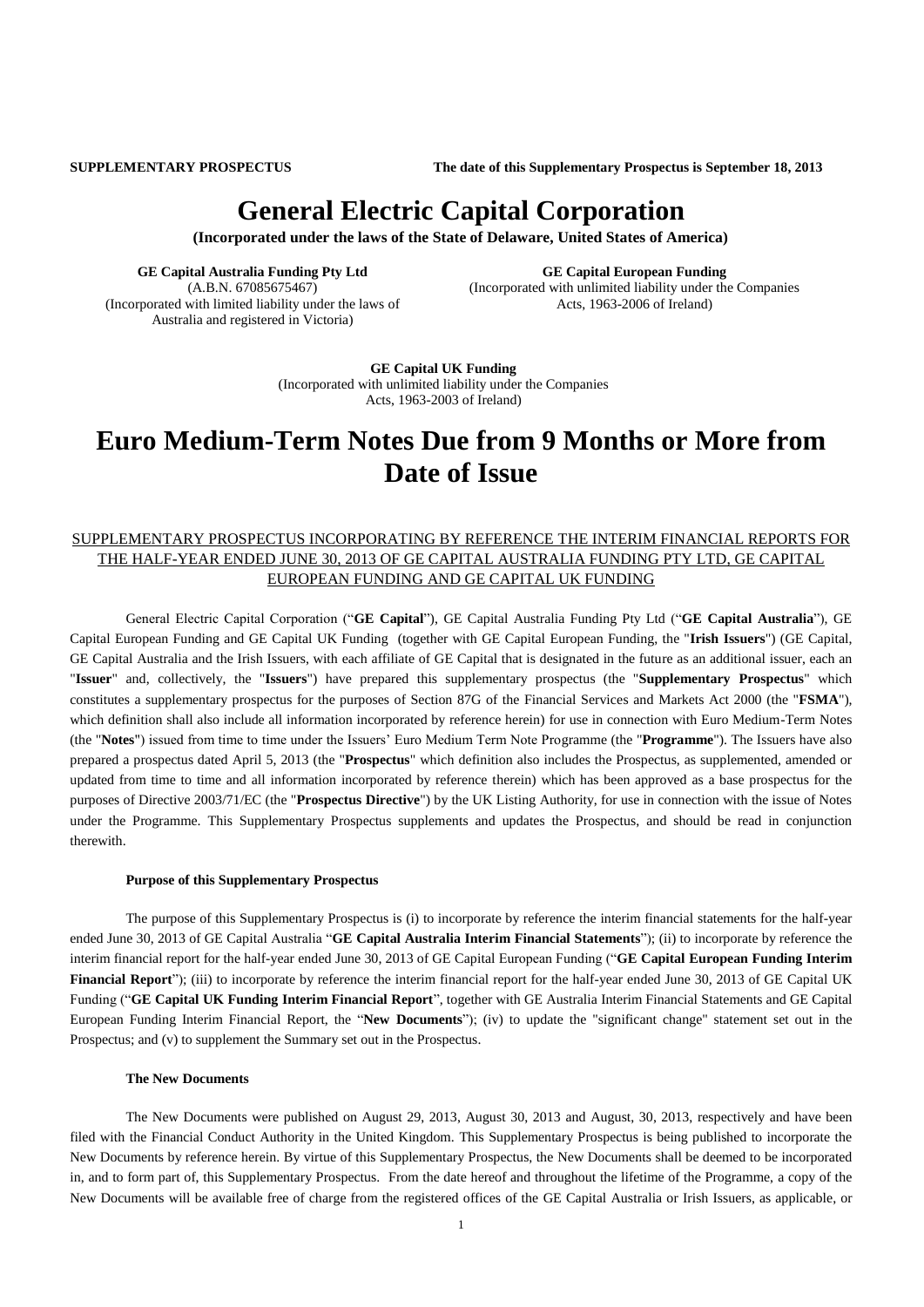from the specified office of the Fiscal Agent in London and on the internet at [http://www.rns](http://www.rns-pdf.londonstockexchange.com/rns/6915M_-2013-8-28.pdf)[pdf.londonstockexchange.com/rns/6915M\\_-2013-8-28.pdf,](http://www.rns-pdf.londonstockexchange.com/rns/6915M_-2013-8-28.pdf) [http://www.rns-pdf.londonstockexchange.com/rns/9112M\\_-2013-8-30.pdf](http://www.rns-pdf.londonstockexchange.com/rns/9112M_-2013-8-30.pdf) and [http://www.rns-pdf.londonstockexchange.com/rns/9099M\\_-2013-8-30.pdf.](http://www.rns-pdf.londonstockexchange.com/rns/9099M_-2013-8-30.pdf)

If the New Documents which are incorporated by reference herein themselves incorporate any information or other documents therein, either expressly or implicitly, such information or other documents will not form part of this Supplementary Prospectus for the purposes of the Prospectus Directive (Directive 2003/71/EC) except where such information or other documents are specifically incorporated by reference or attached to this Supplementary Prospectus.

Each Issuer (each a **Responsible Person** and together, the **Responsible Persons**) accepts responsibility for the information contained in this Supplementary Prospectus. To the best of the knowledge of each such Responsible Person (each having taken all reasonable care to ensure such is the case) the information contained in this Supplementary Prospectus is in accordance with the facts and does not contain any omission likely to affect the import of such information.

#### **General Information**

Since June 30, 2013, there has been no significant change in the financial or trading position of GE Capital Australia, GE Capital European Funding or GE Capital UK Funding or their respective consolidated subsidiaries.

#### **Summary**

The Summary set out on pages 13 to 27 of the Prospectus shall be supplemented to reflect the publication of the New Documents. The Summary of the Programme as so supplemented is set out in the Appendix to this Supplement.

This Supplementary Prospectus and the Prospectus should be read in conjunction with all documents which are deemed to be incorporated by reference, which together, constitute a prospectus for the purposes of the Prospectus Directive, and for a particular issue of or Tranche of Notes in conjunction with any applicable Final Terms.

To the extent that there is any inconsistency between (a) any statement in this Supplementary Prospectus or any statement incorporated by reference into the Prospectus by this Supplementary Prospectus and (b) any other statement in or incorporated by reference in the Prospectus prior to the date of this Supplementary Prospectus, the statements in (a) will prevail.

Save as disclosed in this Supplementary Prospectus and the Prospectus there has been no other significant new factor, material mistake or material inaccuracy relating to the information included in the Prospectus since the initial publication of the Prospectus.

In accordance with section 87Q(4) - (6) FSMA, investors who have agreed to purchase or subscribe for Notes issued under the Programme before the Supplementary Prospectus is published have the right, exercisable before the end of the period of two working days beginning with the working day after the date on which this Supplementary Prospectus was published, to withdraw their acceptances. This right to withdraw shall expire by close of business on September 20, 2013. Investors can exercise their right to withdraw their acceptances by contacting the person from whom any such investor has agreed to purchase or subscribe for such notes before the above deadline.

See "Risk factors" in the Prospectus for a discussion of certain risks that should be considered in connection with certain types of Notes which may be offered under the Programme.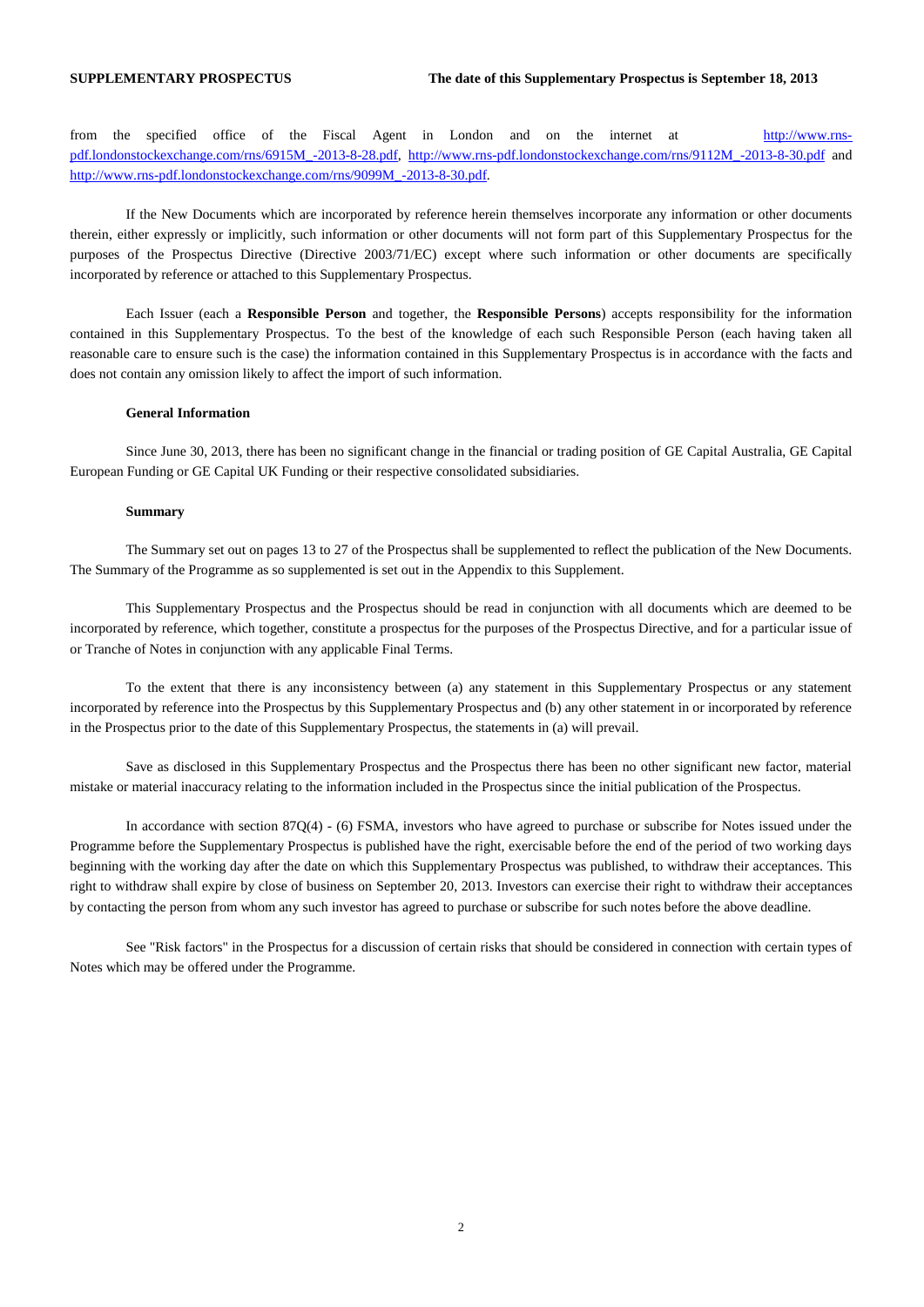#### **APPENDIX**

## **SUMMARY**

Summaries are made up of disclosure requirements known as "Elements". These Elements are numbered in Sections A – E (A.1 – E.7). This Summary contains all the Elements required to be included in a summary for the Notes, the Issuer and the Guarantor. Because some Elements are not required to be addressed, there may be gaps in the numbering sequence of the Elements. Even though an Element may be required to be inserted in a summary because of the type of securities and issuer, it is possible that no relevant information can be given regarding the Element. In this case a short description of the Element should be included in the summary explaining why it is not applicable.

#### **Section A – Introduction and warnings**

| <b>Element</b> |                                                                                                                                                                                                                                                                                                                                                                                                                                                                                                                                                                                                                                                                                                                                                                                                                                                                                                         |
|----------------|---------------------------------------------------------------------------------------------------------------------------------------------------------------------------------------------------------------------------------------------------------------------------------------------------------------------------------------------------------------------------------------------------------------------------------------------------------------------------------------------------------------------------------------------------------------------------------------------------------------------------------------------------------------------------------------------------------------------------------------------------------------------------------------------------------------------------------------------------------------------------------------------------------|
| $\mathbf{A.1}$ | This summary should be read as an introduction to the Base Prospectus and the applicable Final<br>Terms.                                                                                                                                                                                                                                                                                                                                                                                                                                                                                                                                                                                                                                                                                                                                                                                                |
|                | Any decision to invest in any Notes should be based on a consideration of this Base Prospectus as a<br>whole, including any documents incorporated by reference and the applicable Final Terms.                                                                                                                                                                                                                                                                                                                                                                                                                                                                                                                                                                                                                                                                                                         |
|                | Where a claim relating to information contained in the Base Prospectus and the applicable Final<br>Terms is brought before a court in a Member State of the European Economic Area, the plaintiff<br>may, under the national legislation of the Member State where the claim is brought, be required to<br>bear the costs of translating the Base Prospectus and the applicable Final Terms before the legal<br>proceedings are initiated.                                                                                                                                                                                                                                                                                                                                                                                                                                                              |
|                | No civil liability will attach to the Issuers or the Guarantor in any such Member State solely on the<br>basis of this summary, including any translation hereof, unless it is misleading, inaccurate or<br>inconsistent when read together with the other parts of this Base Prospectus and the applicable Final<br>Terms or, following the implementation of the relevant provisions of Directive 2010/73/EU in the<br>relevant Member State, it does not provide, when read together with the other parts of this Base<br>Prospectus and the applicable Final Terms, key information (as defined in Article 2.1(s) of the<br>Prospectus Directive) in order to aid investors when considering whether to invest in the Notes.                                                                                                                                                                        |
| A.2            | Certain Tranches of Notes with a denomination of less than $E100,000$ (or its equivalent in any other currency)<br>may be offered in circumstances where there is no exemption from the obligation under the Prospectus<br>Directive to publish a prospectus. Any such offer is referred to as a "Public Offer".                                                                                                                                                                                                                                                                                                                                                                                                                                                                                                                                                                                        |
|                | Issue specific summary:                                                                                                                                                                                                                                                                                                                                                                                                                                                                                                                                                                                                                                                                                                                                                                                                                                                                                 |
|                | [Not Applicable; the Notes are issued in denominations of at least $€100,000$ (or its equivalent in any other<br>currency).]                                                                                                                                                                                                                                                                                                                                                                                                                                                                                                                                                                                                                                                                                                                                                                            |
|                | [Consent: Subject to the conditions set out below, the Issuer consents to the use of this Base Prospectus in<br>connection with a Public Offer of Notes by the Managers[, [names of specific financial intermediaries listed in<br>final terms,] [and] [each financial intermediary whose name is published on the website of the London Stock<br>Exchange through a regulatory information service and identified as an Authorized Offeror in respect of the<br>relevant Public Offer [and any financial intermediary which is authorized to make such offers under the<br>Financial Services and Markets Act 2000, as amended, or other applicable legislation implementing the Markets<br>in Financial Instruments Directive (Directive 2004/39/EC) and publishes on its website the following statement<br>(with the information in square brackets being completed with the relevant information): |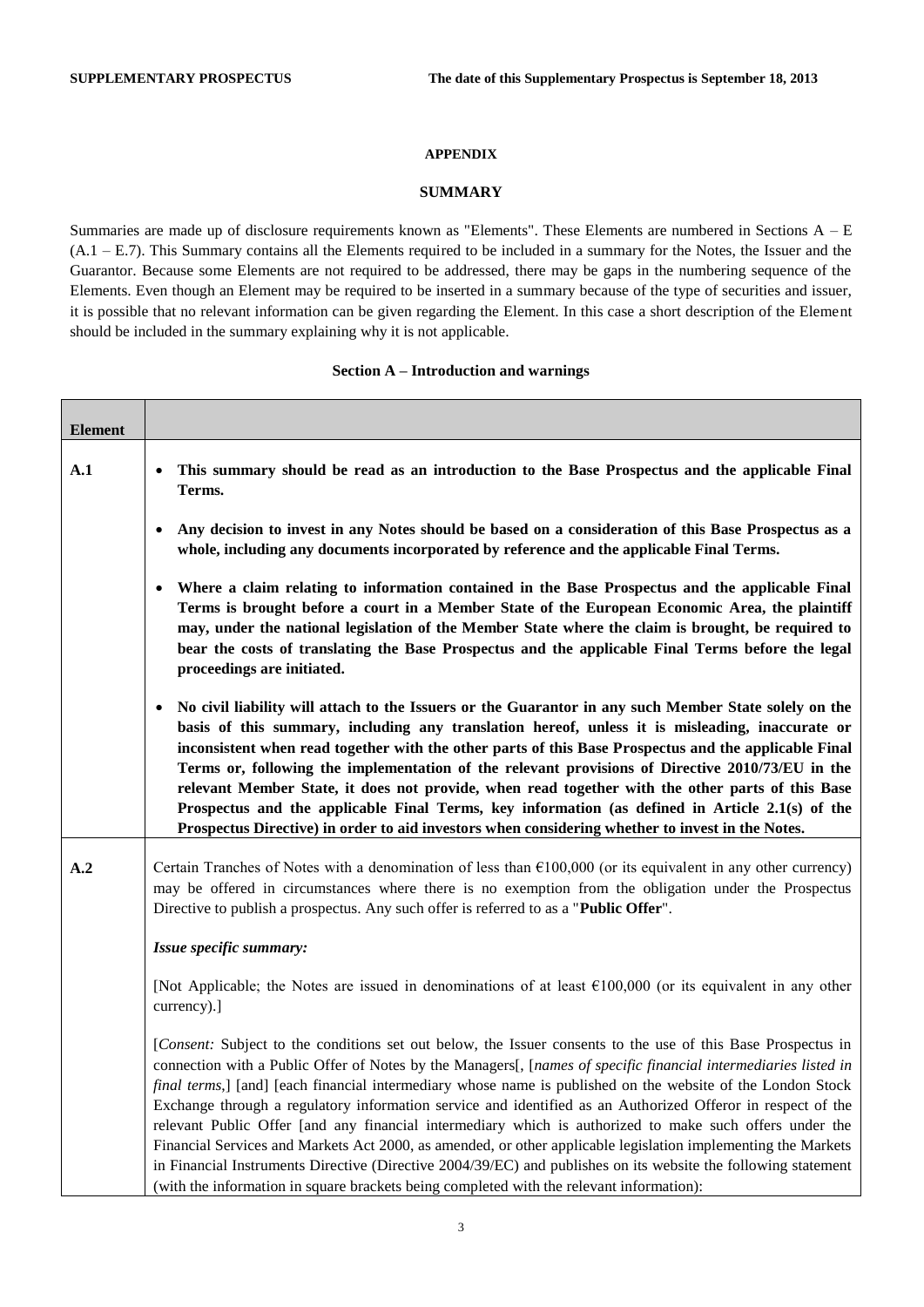Τ

Г

| <b>Element</b> |                                                                                                                                                                                                                                                                                                                                                                                                                                                                                                                                                                                                                                       |
|----------------|---------------------------------------------------------------------------------------------------------------------------------------------------------------------------------------------------------------------------------------------------------------------------------------------------------------------------------------------------------------------------------------------------------------------------------------------------------------------------------------------------------------------------------------------------------------------------------------------------------------------------------------|
|                | "We, [insert legal name of financial intermediary], refer to the [insert title of relevant Notes] (the "Notes")<br>described in the Final Terms dated [insert date] (the "Final Terms") published by $[$ ] (the "Issuer"). We<br>hereby accept the offer by the Issuer of its consent to our use of the Base Prospectus (as defined in the Final<br>Terms) in connection with the offer of the Notes in accordance with the Authorized Offeror Terms and subject to<br>the conditions to such consent, each as specified in the Base Prospectus, and we are using the Base Prospectus<br>accordingly."],                              |
|                | (each an "Authorized Offeror").                                                                                                                                                                                                                                                                                                                                                                                                                                                                                                                                                                                                       |
|                | Offer period: The Issuer's consent referred to above is given for Public Offers of Notes during [offer period for<br><i>the issue to be specified here</i> ] (the " <b>Offer Period</b> ").                                                                                                                                                                                                                                                                                                                                                                                                                                           |
|                | Conditions to consent: The conditions to the Issuer's consent [(in addition to the conditions referred to above)]<br>are that such consent (a) is only valid during the Offer Period; (b) only extends to the use of this Base<br>Prospectus to make Public Offers of the relevant Tranche of Notes in [specify each Relevant Member State in<br>which the particular Tranche of Notes can be offered] and (c) [specify any other conditions applicable to the<br>Public Offer of the particular Tranche, as set out in the Final Terms].                                                                                             |
|                | AN INVESTOR INTENDING TO ACQUIRE OR ACQUIRING ANY NOTES IN A PUBLIC OFFER<br>FROM AN AUTHORIZED OFFEROR WILL DO SO, AND OFFERS AND SALES OF SUCH NOTES<br>TO AN INVESTOR BY SUCH AUTHORIZED OFFEROR WILL BE MADE, IN ACCORDANCE<br>WITH ANY TERMS AND OTHER ARRANGEMENTS IN PLACE BETWEEN SUCH AUTHORIZED<br>OFFEROR AND SUCH INVESTOR INCLUDING AS TO PRICE, ALLOCATIONS AND<br>THE INVESTOR MUST LOOK TO THE RELEVANT<br>SETTLEMENT ARRANGEMENTS.<br>AUTHORIZED OFFEROR AT THE TIME OF SUCH OFFER FOR THE PROVISION OF SUCH<br>INFORMATION AND THE RELEVANT AUTHORIZED OFFEROR WILL BE RESPONSIBLE FOR<br><b>SUCH INFORMATION.]</b> |

<span id="page-3-0"></span>

| <b>Element</b> | <b>Title</b>                                                       |                                                                                                                                                                                                                                                                                                                                                                                                                                                                                                                                      |
|----------------|--------------------------------------------------------------------|--------------------------------------------------------------------------------------------------------------------------------------------------------------------------------------------------------------------------------------------------------------------------------------------------------------------------------------------------------------------------------------------------------------------------------------------------------------------------------------------------------------------------------------|
| B.1            | Legal and<br>commercial name<br>of the Issuer                      | General Electric Capital Corporation ("GE Capital")<br>GE Capital Australia Funding Pty. Ltd. ("GE Capital Australia Funding")<br>GE Capital European Funding<br><b>GE Capital UK Funding</b>                                                                                                                                                                                                                                                                                                                                        |
| B.2            | Domicile/legal<br>form/legislation/<br>country of<br>incorporation | GE Capital is a corporation incorporated in the State of Delaware, U.S.A. under the<br>laws of the State of Delaware, U.S.A.<br>GE Capital Australia Funding is a limited liability proprietary company incorporated<br>and domiciled in the state of Victoria, Australia under the Corporations Act 2001 of<br>the Commonwealth of Australia.<br>Each of GE Capital European Funding and GE Capital UK is a public unlimited<br>company incorporated and domiciled in Ireland under the Companies Acts, 1963 to<br>2012 of Ireland. |
| B.4b           | Trend information                                                  | Not Applicable. There are no known trends, uncertainties, demands, commitments or<br>events that are reasonably likely to have a material effect on the prospects of GE<br>Capital, GE Capital Australia Funding, GE Capital European Funding or GE Capital                                                                                                                                                                                                                                                                          |

# **Section B – Issuers and Guarantor**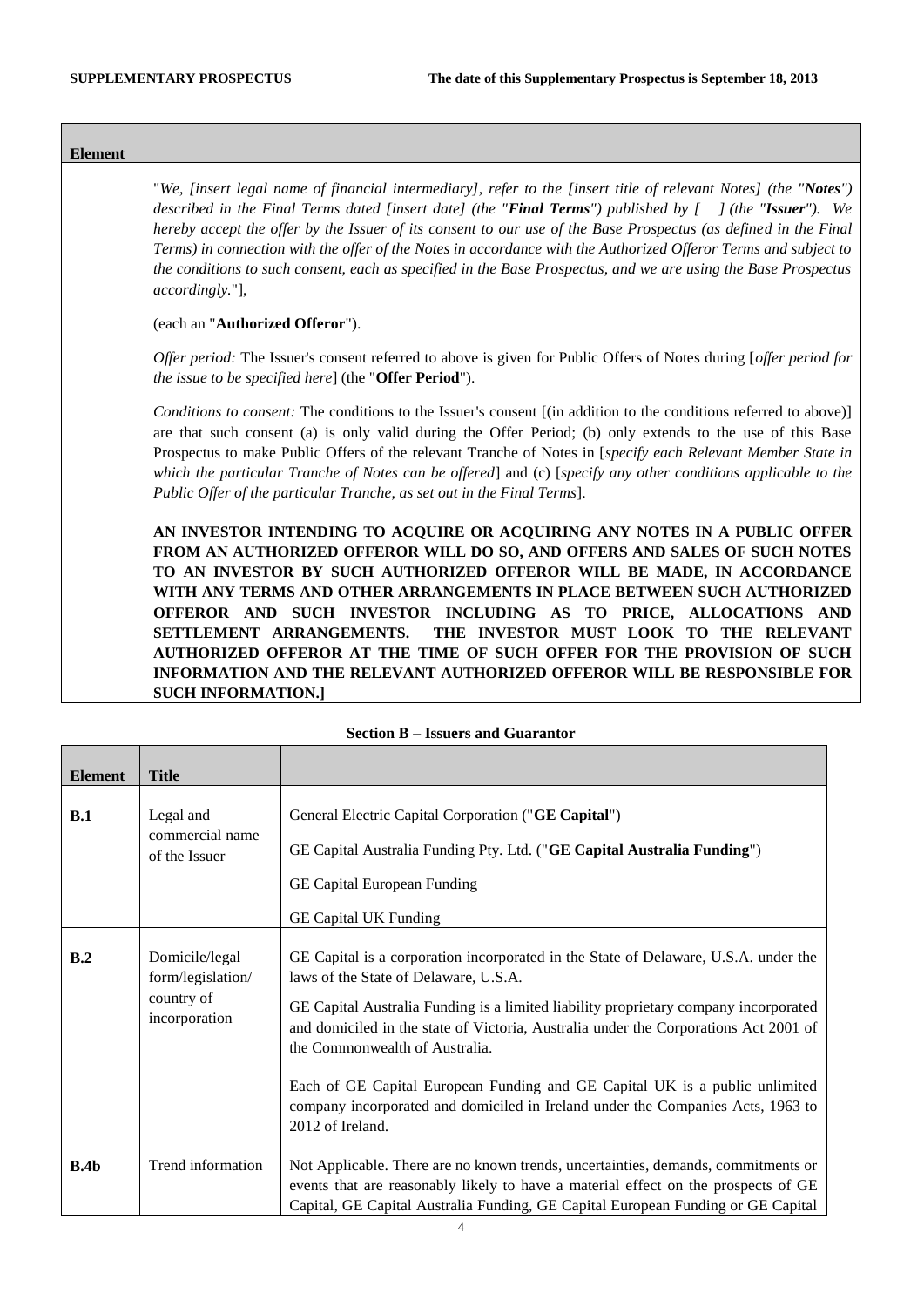| <b>Element</b> | <b>Title</b>                                                                                                                                            |                                                                                                                                                                                                                       |                                                                                                                                                                                                                                                            |               |      |                      |    |                      |
|----------------|---------------------------------------------------------------------------------------------------------------------------------------------------------|-----------------------------------------------------------------------------------------------------------------------------------------------------------------------------------------------------------------------|------------------------------------------------------------------------------------------------------------------------------------------------------------------------------------------------------------------------------------------------------------|---------------|------|----------------------|----|----------------------|
|                |                                                                                                                                                         |                                                                                                                                                                                                                       | UK Funding for their respective current financial years. Any decision to invest in<br>any Notes should be based on a consideration of the Base Prospectus as a whole,<br>including any documents incorporated by reference and the applicable Final Terms. |               |      |                      |    |                      |
| B.5            | Description of the<br>GE Capital is a wholly owned direct subsidiary of General Electric Company, the<br>Group<br>ultimate parent company of the group. |                                                                                                                                                                                                                       |                                                                                                                                                                                                                                                            |               |      |                      |    |                      |
|                |                                                                                                                                                         | GE Capital Australia Funding is a wholly owned direct subsidiary of GE Capital,<br>which is a wholly owned direct subsidiary of General Electric Company, the<br>ultimate parent company of the group.                |                                                                                                                                                                                                                                                            |               |      |                      |    |                      |
|                |                                                                                                                                                         | GE Capital European Funding and GE Capital UK Funding are indirect subsidiaries<br>of GE Capital, which is a wholly-owned direct subsidiary of General Electric<br>Company, the ultimate parent company of the group. |                                                                                                                                                                                                                                                            |               |      |                      |    |                      |
| B.9            | Profit forecast or<br>estimate                                                                                                                          | Not Applicable. No profit forecasts or estimates have been made in the Base<br>Prospectus.                                                                                                                            |                                                                                                                                                                                                                                                            |               |      |                      |    |                      |
| B.10           | Audit report<br>qualifications                                                                                                                          | Not Applicable. No qualifications are contained in any audit or review report<br>included in the Base Prospectus.                                                                                                     |                                                                                                                                                                                                                                                            |               |      |                      |    |                      |
| <b>B.12</b>    |                                                                                                                                                         | Selected historical key financial information:                                                                                                                                                                        |                                                                                                                                                                                                                                                            |               |      |                      |    |                      |
|                | <b>GE</b> Capital                                                                                                                                       |                                                                                                                                                                                                                       |                                                                                                                                                                                                                                                            |               |      |                      |    |                      |
|                | 2013:                                                                                                                                                   | The table below sets out summary information extracted from GE Capital's audited statement of financial<br>position as at December 31, 2011 and 2012 and unaudited statement of financial position as at June 30,     |                                                                                                                                                                                                                                                            |               |      |                      |    |                      |
|                | (in millions, except share amounts)                                                                                                                     |                                                                                                                                                                                                                       |                                                                                                                                                                                                                                                            | June 30, 2013 |      | December 31,<br>2012 |    | December 31,<br>2011 |
|                | <b>Assets</b>                                                                                                                                           |                                                                                                                                                                                                                       |                                                                                                                                                                                                                                                            |               |      |                      |    |                      |
|                | Cash and equivalents                                                                                                                                    |                                                                                                                                                                                                                       | \$                                                                                                                                                                                                                                                         | 69,531        | \$   | 61,941               | \$ | 76,702               |
|                | Financing receivables - net                                                                                                                             |                                                                                                                                                                                                                       |                                                                                                                                                                                                                                                            | 257,092       |      | 268,951              |    | 288,847              |
|                | Other assets                                                                                                                                            |                                                                                                                                                                                                                       |                                                                                                                                                                                                                                                            | 194,481       |      | 208,447              |    | 218,987              |
|                | Total assets                                                                                                                                            |                                                                                                                                                                                                                       | \$                                                                                                                                                                                                                                                         | 521,104       | \$   | 539,339              | \$ | 584,536              |
|                | <b>Liabilities and equity</b>                                                                                                                           |                                                                                                                                                                                                                       |                                                                                                                                                                                                                                                            |               |      |                      |    |                      |
|                | Short-term borrowings                                                                                                                                   |                                                                                                                                                                                                                       |                                                                                                                                                                                                                                                            | 76,770        | \$   | 95,940               | \$ | 136,333              |
|                | Long-term borrowings                                                                                                                                    |                                                                                                                                                                                                                       |                                                                                                                                                                                                                                                            | 220,007       |      | 224,776              |    | 234,391              |
|                | Other liabilities                                                                                                                                       |                                                                                                                                                                                                                       |                                                                                                                                                                                                                                                            | 139,566       |      | 136,026              |    | 136,012              |
|                | <b>Total liabilities</b>                                                                                                                                |                                                                                                                                                                                                                       | \$                                                                                                                                                                                                                                                         | 436,343       | \$   | 456,742              | \$ | 506,736              |
|                | Total equity                                                                                                                                            |                                                                                                                                                                                                                       |                                                                                                                                                                                                                                                            | 84,761        |      | 82,597               |    | 77,800               |
|                | Total liabilities and equity                                                                                                                            |                                                                                                                                                                                                                       | \$                                                                                                                                                                                                                                                         | 521,104       | $\$$ | 539,339              | \$ | 584,536              |
|                | 2013.                                                                                                                                                   | There has been no material adverse change in the prospects of GE Capital since December 31, 2012. There<br>have been no significant changes in the financial or trading position of GE Capital subsequent to June 30, |                                                                                                                                                                                                                                                            |               |      |                      |    |                      |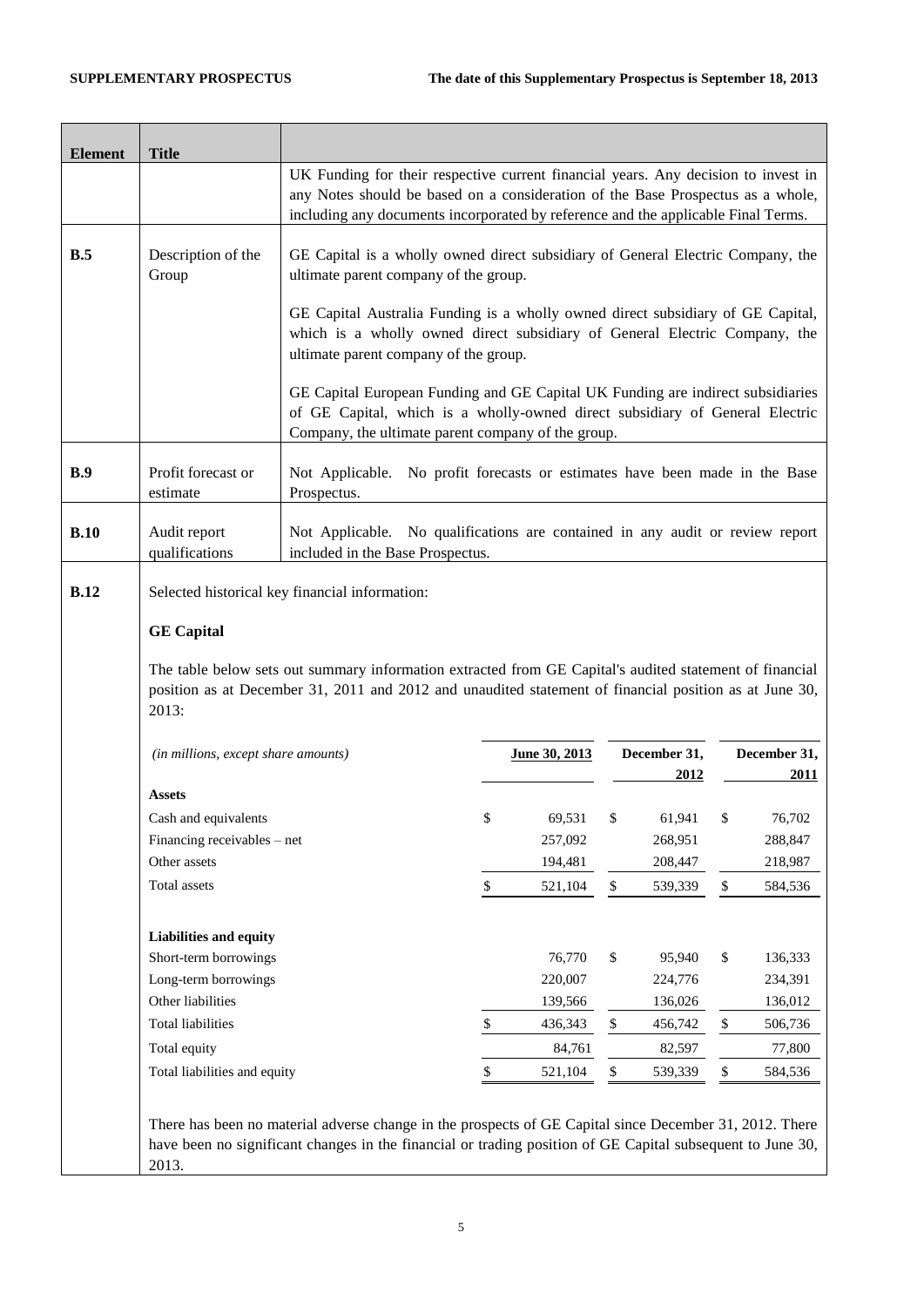$\overline{a}$ 

| <b>Element</b> | <b>Title</b>                                                                                                                                                                                                                                                                                                                                                                                                                                                                                                           |     |                            |                         |                             |            |                             |
|----------------|------------------------------------------------------------------------------------------------------------------------------------------------------------------------------------------------------------------------------------------------------------------------------------------------------------------------------------------------------------------------------------------------------------------------------------------------------------------------------------------------------------------------|-----|----------------------------|-------------------------|-----------------------------|------------|-----------------------------|
|                | <b>GE Capital Australia Funding</b>                                                                                                                                                                                                                                                                                                                                                                                                                                                                                    |     |                            |                         |                             |            |                             |
|                | The table below sets out summary information extracted from GE Capital Australia Funding's audited<br>statement of financial position as at December 31, 2011 and 2012 and unaudited statement of financial<br>position as at June 30, 2013:                                                                                                                                                                                                                                                                           |     |                            |                         |                             |            |                             |
|                | (in millions)                                                                                                                                                                                                                                                                                                                                                                                                                                                                                                          |     | June 30, 2013 <sup>1</sup> |                         | <b>December</b><br>31, 2012 |            | <b>December</b><br>31, 2011 |
|                | <b>Assets</b>                                                                                                                                                                                                                                                                                                                                                                                                                                                                                                          |     |                            |                         |                             |            |                             |
|                | Cash and cash equivalents                                                                                                                                                                                                                                                                                                                                                                                                                                                                                              | A\$ | 4,502                      | A\$                     | 3,154                       | A\$        | 6,837                       |
|                | Receivables                                                                                                                                                                                                                                                                                                                                                                                                                                                                                                            |     | 20,698                     |                         | 20,802                      |            | 15,350                      |
|                | Other assets                                                                                                                                                                                                                                                                                                                                                                                                                                                                                                           |     | 220                        |                         | 251                         |            | 183                         |
|                | Total assets                                                                                                                                                                                                                                                                                                                                                                                                                                                                                                           | A\$ | 25,420                     | A\$                     | 24,207                      | A\$        | 22,370                      |
|                | Liabilities and equity                                                                                                                                                                                                                                                                                                                                                                                                                                                                                                 |     |                            |                         |                             |            |                             |
|                | Interest bearing liabilities                                                                                                                                                                                                                                                                                                                                                                                                                                                                                           | A\$ | 24,946                     | A\$                     | 23,995                      | A\$        | 21,987                      |
|                | Other liabilities                                                                                                                                                                                                                                                                                                                                                                                                                                                                                                      |     | 156                        |                         | 128                         |            | 236                         |
|                | <b>Total liabilities</b>                                                                                                                                                                                                                                                                                                                                                                                                                                                                                               |     | 25,102                     |                         | 24,123                      |            | 22,223                      |
|                | Total equity                                                                                                                                                                                                                                                                                                                                                                                                                                                                                                           |     | 318                        |                         | 84                          |            | 147                         |
|                | Total liabilities and equity                                                                                                                                                                                                                                                                                                                                                                                                                                                                                           | A\$ | 25,420                     | A\$                     | 24,207                      | A\$        | 22,370                      |
|                | There has been no material adverse change in the prospects of GE Capital Australia Funding since<br>December 31, 2012. There have been no significant changes in the financial or trading position of GE<br>Capital Australia Funding subsequent to June 30, 2013.<br><b>GE Capital European Funding</b><br>The table below sets out summary information extracted from GE Capital European Funding's audited<br>statement of financial position as at December 31, 2011 and 2012 and unaudited statement of financial |     |                            |                         |                             |            |                             |
|                | position as at June 30, 2013:                                                                                                                                                                                                                                                                                                                                                                                                                                                                                          |     |                            |                         |                             |            |                             |
|                | (in millions)                                                                                                                                                                                                                                                                                                                                                                                                                                                                                                          |     | June 30, 2013 <sup>2</sup> |                         | <b>December</b><br>31, 2012 |            | December 31,<br>2011        |
|                | <b>Assets</b>                                                                                                                                                                                                                                                                                                                                                                                                                                                                                                          |     |                            |                         |                             |            |                             |
|                | Loans and advances to affiliates                                                                                                                                                                                                                                                                                                                                                                                                                                                                                       | €   | 38,621                     | $\boldsymbol{\epsilon}$ | 40,761                      | $\epsilon$ | 41,602                      |

| Loans and advances to all mates |   | 30,041 | ◡ | 40,701 | ◡ | $+1,002$ |
|---------------------------------|---|--------|---|--------|---|----------|
| Other assets                    |   | 4,143  |   | 3,204  |   | 3,452    |
| Total assets                    | € | 42,764 | € | 43,965 | € | 45,054   |
| Liabilities and equity          |   |        |   |        |   |          |
| Debt securities issued          | € | 40,261 | € | 41,576 | € | 42,464   |
| Other liabilities               |   | 1,901  |   | 1,776  |   | 2,002    |
| <b>Total liabilities</b>        |   | 42,162 |   | 43,352 |   | 44,466   |
| Total equity                    |   | 602    |   | 613    |   | 588      |

 $<sup>1</sup>$  The selected historical key financial information of GE Capital Australia Funding has been updated in this Summary to include the selected financial</sup> information related to the financial position at June 30, 2013 of GE Capital Australia Funding. Accordingly, the first column titled "June 30, 2013" is new to element B.12 of the Summary.

 $<sup>2</sup>$  The selected historical key financial information of GE Capital European Funding has been updated in this Summary to include the selected financial</sup> information related to the financial position at June 30, 2013 of GE Capital European Funding. Accordingly, the first column titled "June 30, 2013" is new to element B.12 of the Summary.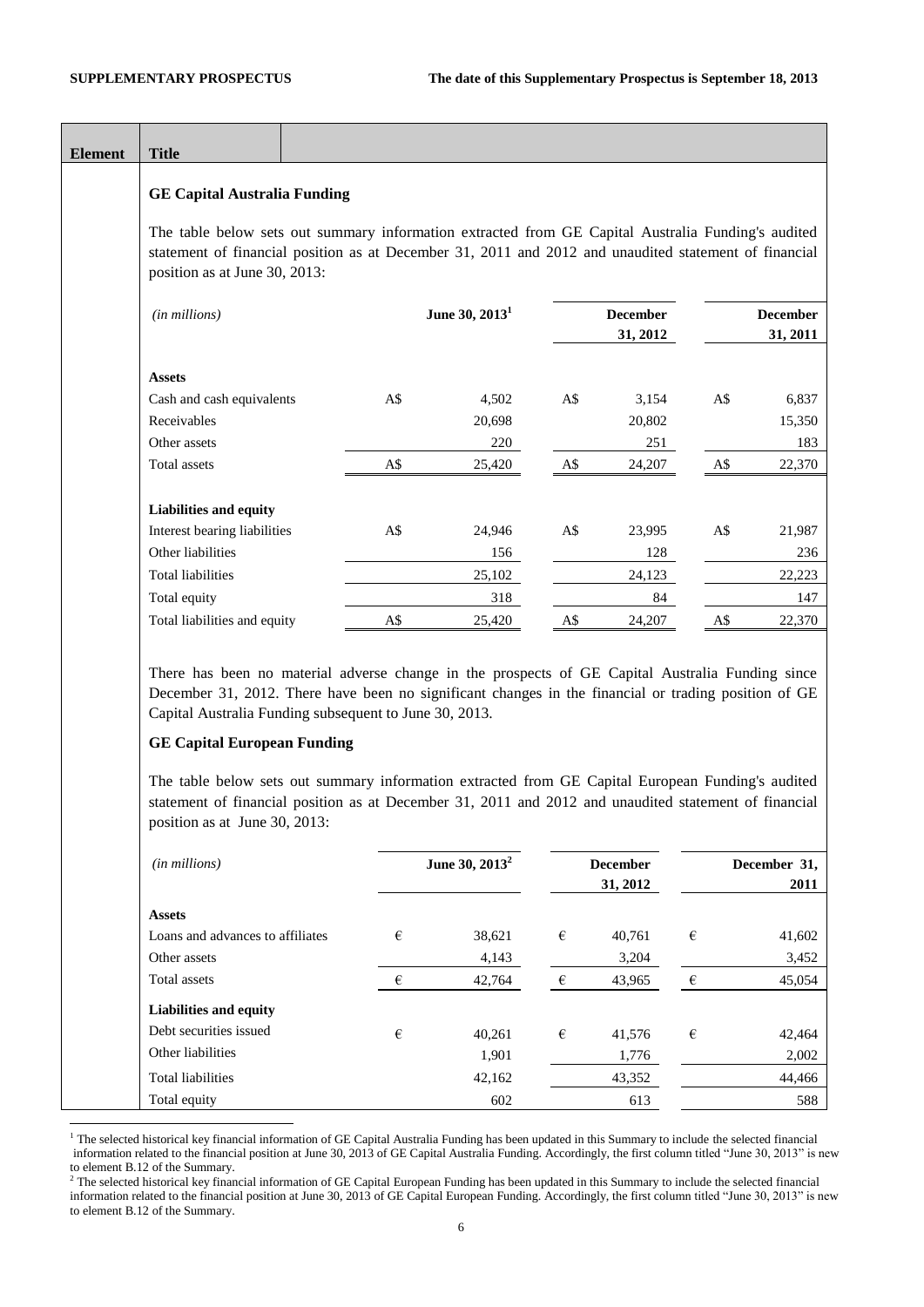| <b>Element</b> | <b>Title</b>                                                                                                                                                                                                                                                     |                                 |   |                                                                                                                                                                                                                                                                                                                                                                                                                                                                                                                 |             |                             |             |                             |
|----------------|------------------------------------------------------------------------------------------------------------------------------------------------------------------------------------------------------------------------------------------------------------------|---------------------------------|---|-----------------------------------------------------------------------------------------------------------------------------------------------------------------------------------------------------------------------------------------------------------------------------------------------------------------------------------------------------------------------------------------------------------------------------------------------------------------------------------------------------------------|-------------|-----------------------------|-------------|-----------------------------|
|                | Total liabilities and equity                                                                                                                                                                                                                                     |                                 | € | 42,764                                                                                                                                                                                                                                                                                                                                                                                                                                                                                                          | $\epsilon$  | 43,965                      | €           | 45,054                      |
|                | There has been no material adverse change in the prospects of GE Capital European Funding since<br>December 31, 2012. There have been no significant changes in the financial or trading position of GE<br>Capital European Funding subsequent to June 30, 2013. |                                 |   |                                                                                                                                                                                                                                                                                                                                                                                                                                                                                                                 |             |                             |             |                             |
|                | <b>GE Capital UK Funding</b>                                                                                                                                                                                                                                     |                                 |   |                                                                                                                                                                                                                                                                                                                                                                                                                                                                                                                 |             |                             |             |                             |
|                | The table below sets out summary information extracted from GE Capital UK Funding's audited statement<br>of financial position as at December 31, 2011 and 2012 and unaudited statement of financial position as at<br>June 30, 2013:                            |                                 |   |                                                                                                                                                                                                                                                                                                                                                                                                                                                                                                                 |             |                             |             |                             |
|                | (in millions)                                                                                                                                                                                                                                                    |                                 |   | June 30, 2013 <sup>3</sup>                                                                                                                                                                                                                                                                                                                                                                                                                                                                                      |             | <b>December</b><br>31, 2012 |             | <b>December</b><br>31, 2011 |
|                |                                                                                                                                                                                                                                                                  |                                 |   |                                                                                                                                                                                                                                                                                                                                                                                                                                                                                                                 |             |                             |             |                             |
|                | <b>Assets</b><br>Loans and advances to affiliates                                                                                                                                                                                                                |                                 | £ | 9,023                                                                                                                                                                                                                                                                                                                                                                                                                                                                                                           | £           | 9,407                       | £           | 9,335                       |
|                | Other assets                                                                                                                                                                                                                                                     |                                 |   | 1,515                                                                                                                                                                                                                                                                                                                                                                                                                                                                                                           |             | 1,326                       |             | 1,347                       |
|                | <b>Total</b> assets                                                                                                                                                                                                                                              |                                 | £ | 10,538                                                                                                                                                                                                                                                                                                                                                                                                                                                                                                          | $\mathbf f$ | 10,733                      | $\pounds$   | 10,682                      |
|                |                                                                                                                                                                                                                                                                  |                                 |   |                                                                                                                                                                                                                                                                                                                                                                                                                                                                                                                 |             |                             |             |                             |
|                | Liabilities and equity                                                                                                                                                                                                                                           |                                 |   |                                                                                                                                                                                                                                                                                                                                                                                                                                                                                                                 |             |                             |             |                             |
|                | Debt securities issued                                                                                                                                                                                                                                           |                                 | £ | 9,161                                                                                                                                                                                                                                                                                                                                                                                                                                                                                                           | £           | 9,460                       | $\pounds$   | 9,559                       |
|                | Other liabilities                                                                                                                                                                                                                                                |                                 |   | 1,261                                                                                                                                                                                                                                                                                                                                                                                                                                                                                                           |             | 1,174                       |             | 1,006                       |
|                | <b>Total liabilities</b>                                                                                                                                                                                                                                         |                                 |   | 10,422                                                                                                                                                                                                                                                                                                                                                                                                                                                                                                          |             | 10,634                      |             | 10,565                      |
|                | Total equity                                                                                                                                                                                                                                                     |                                 |   | 116                                                                                                                                                                                                                                                                                                                                                                                                                                                                                                             |             | 99                          |             | 117                         |
|                | Total liabilities and equity                                                                                                                                                                                                                                     |                                 | £ | 10,538                                                                                                                                                                                                                                                                                                                                                                                                                                                                                                          | $\mathbf f$ | 10,733                      | $\mathbf f$ | 10,682                      |
|                | There has been no material adverse change in the prospects of GE Capital UK Funding since December 31,<br>2012. There have been no significant changes in the financial or trading position of GE Capital UK<br>Funding subsequent to June 30, 2013.             |                                 |   |                                                                                                                                                                                                                                                                                                                                                                                                                                                                                                                 |             |                             |             |                             |
| <b>B.13</b>    | Events impacting<br>the Issuer's<br>solvency                                                                                                                                                                                                                     | and the applicable Final Terms. |   | Not Applicable. There are no recent events particular to GE Capital, GE Capital<br>Australia Funding, GE Capital European Funding or GE Capital UK Funding which<br>are to a material extent relevant to the evaluation of the solvency of GE Capital, GE<br>Capital Australia Funding, GE Capital European Funding or GE Capital UK<br>Funding. Any decision to invest in any Notes should be based on a consideration of<br>the Base Prospectus as a whole, including any documents incorporated by reference |             |                             |             |                             |
| <b>B.14</b>    | Dependence upon<br>other group entities                                                                                                                                                                                                                          | funding.                        |   | GE Capital is not dependent on other members of the group.<br>GE Capital Australia Funding is dependent on GE Capital for a substantial part of its                                                                                                                                                                                                                                                                                                                                                             |             |                             |             |                             |
|                |                                                                                                                                                                                                                                                                  | provision of certain services.  |   | GE Capital UK Funding is dependent on GE Capital European Funding for the                                                                                                                                                                                                                                                                                                                                                                                                                                       |             |                             |             |                             |
|                |                                                                                                                                                                                                                                                                  |                                 |   | GE Capital Australia Funding, GE Capital European Funding and GE Capital UK                                                                                                                                                                                                                                                                                                                                                                                                                                     |             |                             |             |                             |

l  $3$  The selected historical key financial information of GE Capital UK Funding has been updated in this Summary to include the selected financial information related to the financial position at June 30, 2013 of GE Capital UK Funding. Accordingly, the first column titled "June 30, 2013" is new to element B.12 of the Summary.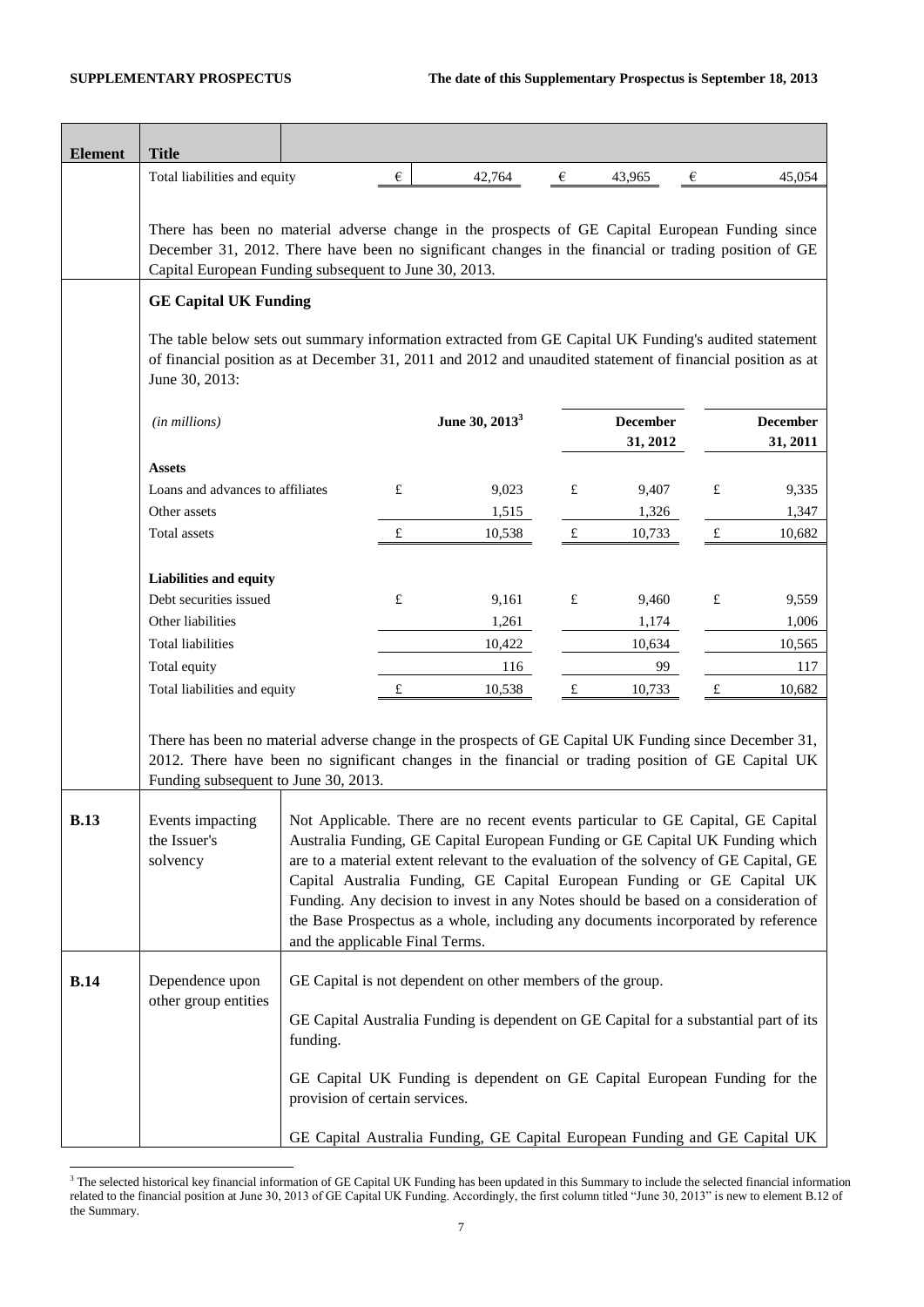$\overline{\phantom{0}}$ 

 $\overline{\phantom{a}}$ 

 $\blacksquare$ 

J.

| <b>Element</b> | <b>Title</b>                    |                                                                                                                                                                                                                                                                                                                                                                                                                                   |
|----------------|---------------------------------|-----------------------------------------------------------------------------------------------------------------------------------------------------------------------------------------------------------------------------------------------------------------------------------------------------------------------------------------------------------------------------------------------------------------------------------|
|                |                                 | Funding are dependent on the performance of the affiliated companies to which they<br>make loans.                                                                                                                                                                                                                                                                                                                                 |
| <b>B.15</b>    | Principal activities            | GE Capital offers diversified financing and services in North America, South<br>America, Europe, Australia and Asia.                                                                                                                                                                                                                                                                                                              |
|                |                                 | GE Capital Australia Funding is primarily engaged in obtaining financing in public<br>markets to fund the operations of affiliated operating companies in Australia,<br>principally by way of loans to such affiliated companies.                                                                                                                                                                                                 |
|                |                                 | GE Capital European Funding and GE Capital UK Funding provide financial service<br>activities, including obtaining financing in the capital markets for the purposes of<br>funding the operations of affiliated companies.                                                                                                                                                                                                        |
| <b>B.16</b>    | Controlling<br>shareholders     | GE Capital is a wholly owned direct subsidiary of General Electric Company, the<br>ultimate parent company of the group.                                                                                                                                                                                                                                                                                                          |
|                |                                 | GE Capital Australia Funding is a wholly-owned direct subsidiary of GE Capital,<br>which is a wholly owned direct subsidiary of General Electric Company, the<br>ultimate parent company of the group.                                                                                                                                                                                                                            |
|                |                                 | GE Capital European Funding and GE Capital UK Funding are wholly owned<br>indirect subsidiaries of GE Capital, which is a wholly owned direct subsidiary of<br>General Electric Company, the ultimate parent company of the group.                                                                                                                                                                                                |
| <b>B.17</b>    | Credit ratings                  | As of April 2, 2013, each Issuer's long-term unsecured debt credit rating from S&P<br>was "AA+" with a stable outlook and as of April 2, 2013, each Issuer's long-term<br>unsecured debt credit rating from Moody's was "A1" with a stable outlook. As of<br>April 2, 2013, each Issuer's short-term credit rating from S&P was "A-1+" and as of<br>April 2, 2013, each Issuer's short-term credit rating from Moody's was "P-1". |
|                |                                 | As of March 28, 2013, Moody's assigned ratings of "A1" for senior issues of Notes<br>under the Programme and "A2" for subordinated issues of Notes under the<br>Programme. As of March 28, 2013, S&P assigned ratings of " $AA+/A-1+$ " for senior<br>issues of Notes under the Programme and a rating of "AA" for subordinated issues<br>of Notes under the Programme.                                                           |
|                |                                 | Notes issued under the Programme may be rated or unrated by either of the rating<br>agencies referred to above. Where a Tranche of Notes is rated, such rating will not<br>necessarily be the same as the rating assigned to the Programme by the relevant<br>rating agency.                                                                                                                                                      |
|                |                                 | Issue specific summary:                                                                                                                                                                                                                                                                                                                                                                                                           |
|                |                                 | [The Notes [have been/are expected to be] rated [specify rating(s) of Tranche being<br>issued] by [specify rating agent(s)].]                                                                                                                                                                                                                                                                                                     |
|                |                                 | A security rating is not a recommendation to buy, sell or hold securities and may be<br>subject to suspension, reduction or withdrawal at any time by the assigning rating<br>agency.                                                                                                                                                                                                                                             |
| <b>B.18</b>    | Description of the<br>Guarantee | The Notes (other than Notes issued by GE Capital) will be unconditionally and<br>irrevocably guaranteed by the Guarantor (as defined below). The Guarantee may be                                                                                                                                                                                                                                                                 |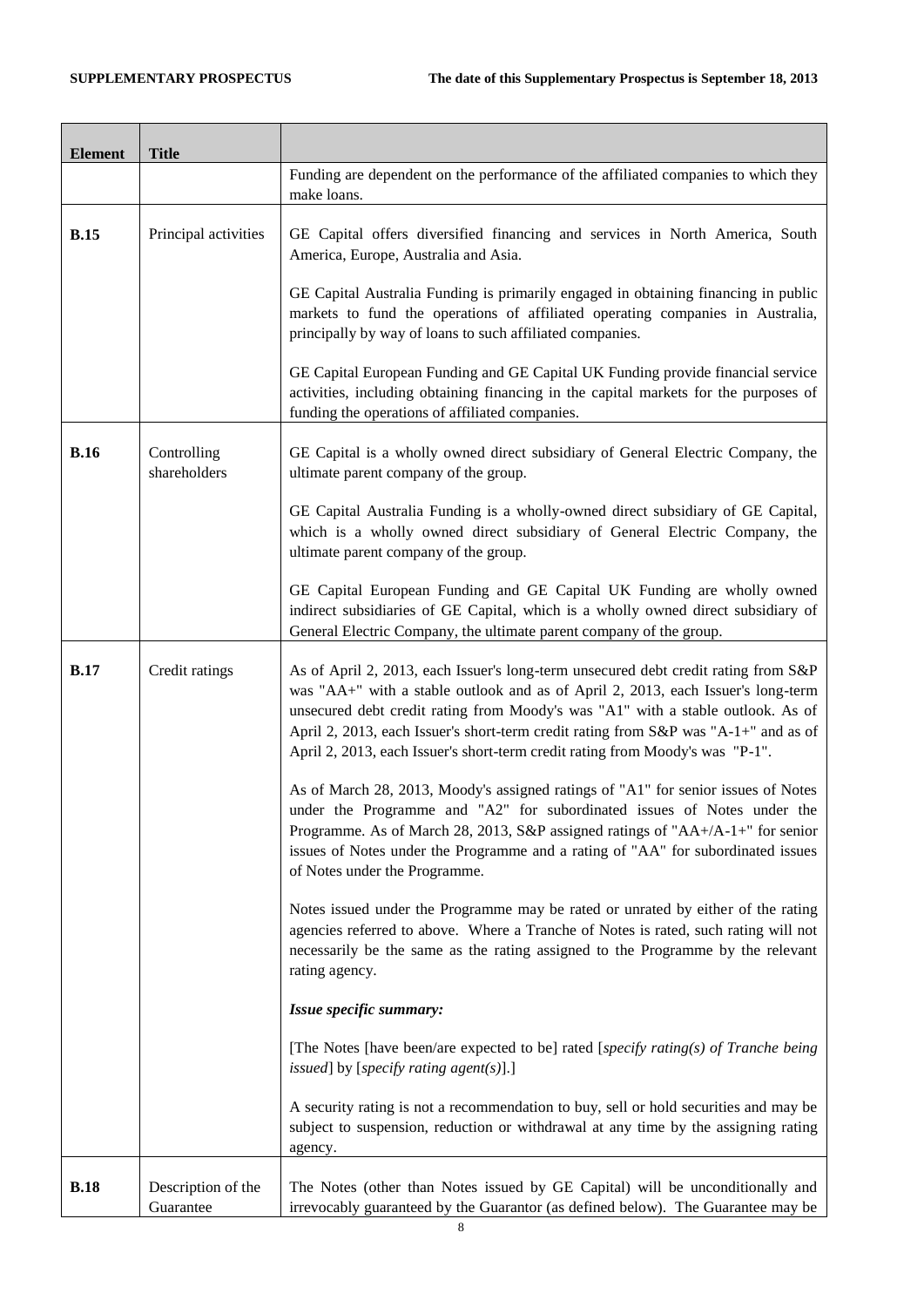| <b>Element</b> | <b>Title</b>                       |                                                                                                                                                                                                                                                                                                                             |
|----------------|------------------------------------|-----------------------------------------------------------------------------------------------------------------------------------------------------------------------------------------------------------------------------------------------------------------------------------------------------------------------------|
|                |                                    | issued on either a senior basis (" <b>Senior Guarantee</b> ") in the case of a Guarantee<br>relating to Notes issued on a senior basis ("Senior Notes") or a subordinated basis<br>("Subordinated Guarantee") in the case of Notes issued on a subordinated basis<br>("Subordinated Notes").                                |
|                |                                    | The obligations of the Guarantor under its Senior Guarantee will be (i) unsecured<br>and will rank equally with all other unsecured and unsubordinated indebtedness of<br>the Guarantor and (ii) effectively junior to the liabilities of the Guarantor's<br>subsidiaries.                                                  |
|                |                                    | The obligations of the Guarantor under its Subordinated Guarantee will (i) constitute<br>general unsecured obligations of the Guarantor, (ii) rank subordinated in right of<br>payment to all of the Guarantor's senior indebtedness and (iii) be effectively junior<br>to the liabilities of the Guarantor's subsidiaries. |
| B.19           | Information about<br>the Guarantor | GE Capital may be an Issuer or a guarantor of Notes under the Programme.<br>Information relating to GE Capital (in its capacity as guarantor, the " <b>Guarantor</b> ") is<br>set out in this Section B.                                                                                                                    |

# **Section C – Securities**

| <b>Element</b> | <b>Title</b>                       |                                                                                                                                                                                                                                                                                                                                                                                                                                                                                      |
|----------------|------------------------------------|--------------------------------------------------------------------------------------------------------------------------------------------------------------------------------------------------------------------------------------------------------------------------------------------------------------------------------------------------------------------------------------------------------------------------------------------------------------------------------------|
| C.1            | Description of<br>Notes/ISIN       | The Notes to be issued under the Programme may be Registered Notes or Bearer Notes.<br>Bearer Notes are subject to U.S. tax law requirements and may not be issued unless such<br>issuance (i) is permitted under U.S. federal income tax law at the time of issuance<br>without adverse consequences to the relevant Issuer or the Guarantor and (ii) is<br>conducted in accordance with the requirements of U.S. federal income tax law in effect<br>at the time of such issuance. |
|                |                                    | The Notes to be issued under the Programme may be Fixed Rate Notes, Floating Rate<br>Notes, Original Issue Discount Notes, Amortizing Notes or a combination of the<br>foregoing.                                                                                                                                                                                                                                                                                                    |
|                |                                    | Issue specific summary:                                                                                                                                                                                                                                                                                                                                                                                                                                                              |
|                |                                    | The Notes are [£/€/U.S.\$/other] [ ] [[ ]%/Floating Rate/Original Issue<br>Discount/Amortizing] [Registered/Bearer] [Senior/Subordinated] Notes due [<br>-1.                                                                                                                                                                                                                                                                                                                         |
|                |                                    | International Securities Identification Number ("ISIN"): [                                                                                                                                                                                                                                                                                                                                                                                                                           |
| C.2            | Currency                           | Subject to compliance with all applicable laws, regulations and directives, Notes may be<br>issued in any currency agreed between the Issuer and the relevant Dealer at the time of<br>issue.                                                                                                                                                                                                                                                                                        |
|                |                                    | Issue specific summary:                                                                                                                                                                                                                                                                                                                                                                                                                                                              |
|                |                                    | The currency of this Series of Notes is [Pounds Sterling (" $\mathbf{\hat{x}}$ ")/Euro (" $\mathbf{\hat{y}}$ ")/U.S. dollars<br>("U.S.\$")/Other ([<br>$]$ ].                                                                                                                                                                                                                                                                                                                        |
| C.5            | Restrictions on<br>transferability | Not Applicable. There are no restrictions on the free transferability of the Notes.                                                                                                                                                                                                                                                                                                                                                                                                  |

9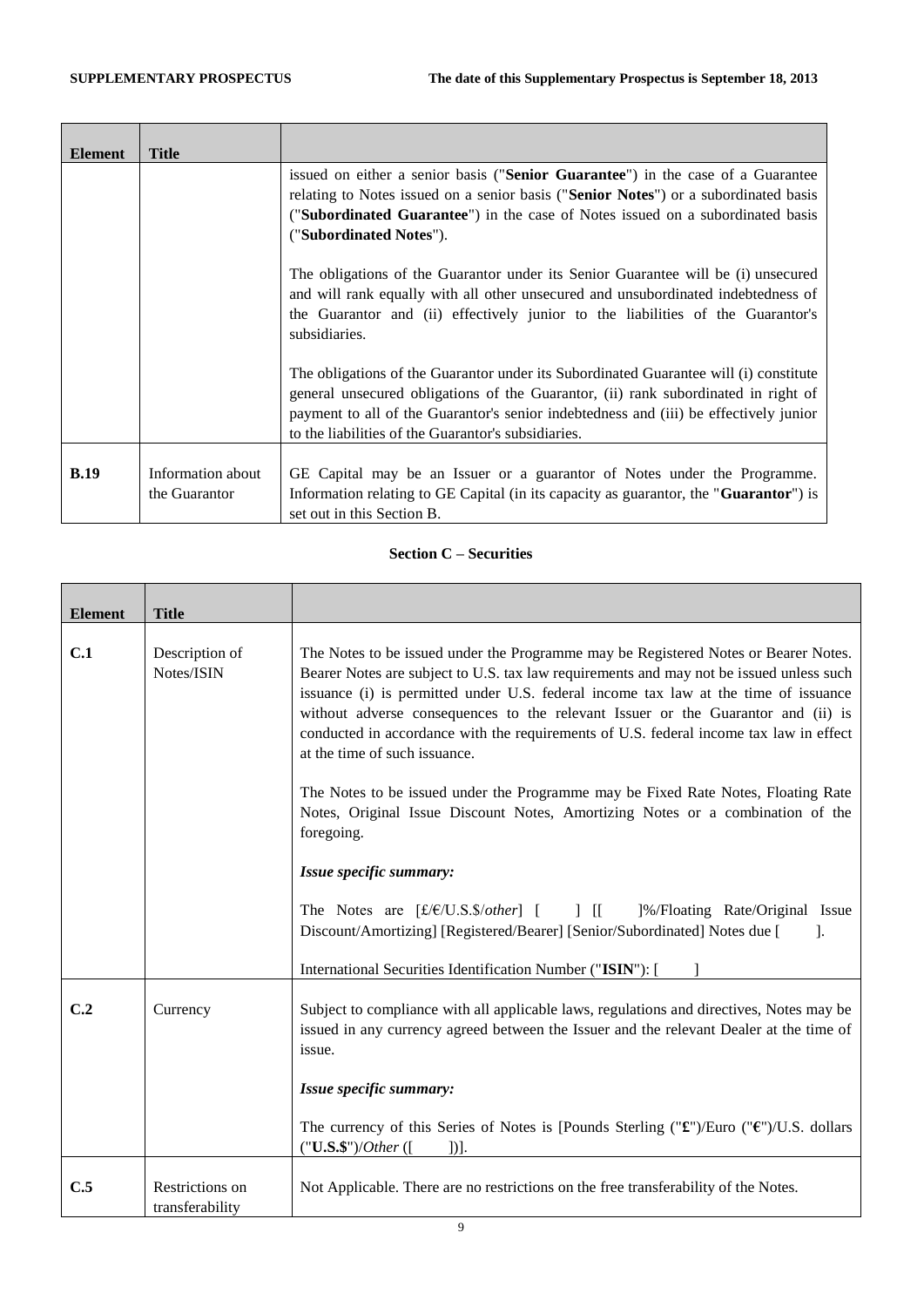| <b>Element</b> | <b>Title</b>                                              |                                                                                                                                                                                                                                                                                                                                                                                                                                                                                                                                              |
|----------------|-----------------------------------------------------------|----------------------------------------------------------------------------------------------------------------------------------------------------------------------------------------------------------------------------------------------------------------------------------------------------------------------------------------------------------------------------------------------------------------------------------------------------------------------------------------------------------------------------------------------|
| C.8            | Rights attached to<br>the Notes, including<br>ranking and | Notes issued under the Programme will have terms and conditions relating to, among<br>other matters:                                                                                                                                                                                                                                                                                                                                                                                                                                         |
|                | limitations on those<br>rights                            | <b>Status and Subordination</b>                                                                                                                                                                                                                                                                                                                                                                                                                                                                                                              |
|                |                                                           | Notes may be Senior Notes or Subordinated Notes.                                                                                                                                                                                                                                                                                                                                                                                                                                                                                             |
|                |                                                           | Senior Notes will be (i) unsecured and rank equally with all other unsecured and<br>unsubordinated indebtedness of the Issuer and (ii) effectively junior to the liabilities of<br>the Issuer's subsidiaries, if any.                                                                                                                                                                                                                                                                                                                        |
|                |                                                           | Subordinated Notes will (i) constitute general unsecured obligations of the Issuer, (ii)<br>rank subordinated in right of payment to all of the Issuer's senior indebtedness and (iii)<br>be effectively junior to the liabilities of the Issuer's subsidiaries, if any.                                                                                                                                                                                                                                                                     |
|                |                                                           | Issue specific summary                                                                                                                                                                                                                                                                                                                                                                                                                                                                                                                       |
|                |                                                           | [The Notes are [Senior Notes/Subordinated Notes].]                                                                                                                                                                                                                                                                                                                                                                                                                                                                                           |
|                |                                                           | <b>Taxation</b>                                                                                                                                                                                                                                                                                                                                                                                                                                                                                                                              |
|                |                                                           | All payments in respect of Notes will be made without withholding of or deduction for,<br>or on account of taxes or charges imposed by any governmental authority or agency in<br>the jurisdiction of the relevant Issuer, or, if applicable, the Guarantor, unless required by<br>law. In the event that any such withholding or deduction is made, the Issuer or, as the<br>case may be, the Guarantor will, save in certain limited circumstances, be required to<br>pay additional amounts to cover the amounts so withheld or deducted. |
|                |                                                           | Issuer's negative pledge                                                                                                                                                                                                                                                                                                                                                                                                                                                                                                                     |
|                |                                                           | The terms of the Notes will not contain a negative pledge provision.                                                                                                                                                                                                                                                                                                                                                                                                                                                                         |
|                |                                                           | Guarantor's negative pledge                                                                                                                                                                                                                                                                                                                                                                                                                                                                                                                  |
|                |                                                           | The terms of the Guarantee in respect of Notes will not contain a negative pledge<br>provision.                                                                                                                                                                                                                                                                                                                                                                                                                                              |
|                |                                                           | <b>Events of default - Senior Notes</b>                                                                                                                                                                                                                                                                                                                                                                                                                                                                                                      |
|                |                                                           | The terms of the Senior Notes will contain, amongst others, the following events of<br>default:                                                                                                                                                                                                                                                                                                                                                                                                                                              |
|                |                                                           | default in payment of any interest due in respect of the Senior Notes,<br>(a)<br>continuing for a period of 30 days;                                                                                                                                                                                                                                                                                                                                                                                                                         |
|                |                                                           | default in payment of any principal or premium, if any, due in respect of the<br>(b)<br>Senior Notes;                                                                                                                                                                                                                                                                                                                                                                                                                                        |
|                |                                                           | non-performance or non-observance by the Issuer and the Guarantor of any of<br>(c)<br>their respective other obligations under the provisions of the Senior Notes or<br>the related Guarantee, in certain cases continuing for a period of 60 days after<br>the date on which written notice of such non-performance or non-observance is                                                                                                                                                                                                    |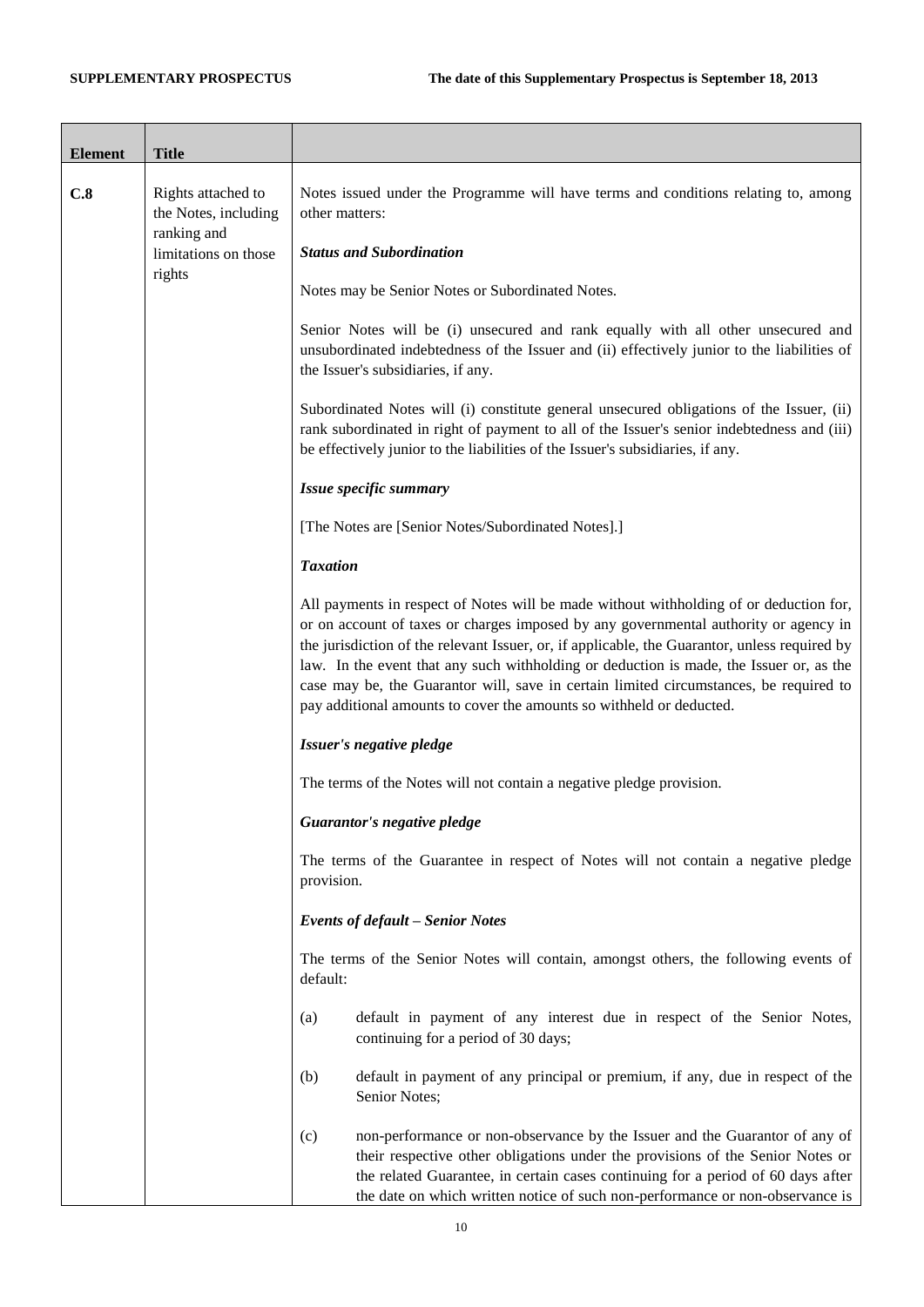| <b>Element</b> | <b>Title</b>            |                                                                                                                                                                                                                                                                                                                                                                                                                                                                                                                                                                                                                                                                                                                                                                                                                                                                                                                                                                                                                                                                                                                                                                                                                                                                                                                                                                                                                                                      |
|----------------|-------------------------|------------------------------------------------------------------------------------------------------------------------------------------------------------------------------------------------------------------------------------------------------------------------------------------------------------------------------------------------------------------------------------------------------------------------------------------------------------------------------------------------------------------------------------------------------------------------------------------------------------------------------------------------------------------------------------------------------------------------------------------------------------------------------------------------------------------------------------------------------------------------------------------------------------------------------------------------------------------------------------------------------------------------------------------------------------------------------------------------------------------------------------------------------------------------------------------------------------------------------------------------------------------------------------------------------------------------------------------------------------------------------------------------------------------------------------------------------|
|                |                         | given;                                                                                                                                                                                                                                                                                                                                                                                                                                                                                                                                                                                                                                                                                                                                                                                                                                                                                                                                                                                                                                                                                                                                                                                                                                                                                                                                                                                                                                               |
|                |                         | (d)<br>cross-acceleration in respect of: (i) any other series of notes or any<br>indebtedness which GE Capital has outstanding in the aggregate principal<br>amount of at least U.S.\$100,000,000 (or its equivalent in other currencies); (ii)<br>in the case of Senior Notes issued by GE Capital Australia Funding, any other<br>series of notes or any indebtedness which GE Capital Australia Funding has<br>outstanding in the aggregate principal amount of at least A\$10,000,000 (or its<br>equivalent in other currencies); (iii) in the case of Senior Notes issued by GE<br>Capital European Funding or GE Capital UK Funding, any other series of notes<br>or any indebtedness which GE Capital European Funding or GE Capital UK<br>Funding has outstanding in the aggregate principal amount of at least<br>U.S.\$10,000,000 (or its equivalent in other currencies), if such acceleration is<br>not rescinded or annulled within ten calendar days after written notice thereof<br>has been given to the Issuer, the Guarantor, as the case may be, and the Fiscal<br>Agent by the holders of at least 25% in aggregate principal amount of the<br>Senior Notes outstanding, provided that, if the event of default under such other<br>series of notes or indebtedness is timely remedied, cured or waived, then the<br>event of default under the Senior Notes shall be deemed likewise to have been<br>remedied, cured or waived; |
|                |                         | events relating to the insolvency or winding up of the Issuer or the Guarantor.<br>(e)                                                                                                                                                                                                                                                                                                                                                                                                                                                                                                                                                                                                                                                                                                                                                                                                                                                                                                                                                                                                                                                                                                                                                                                                                                                                                                                                                               |
|                |                         | <b>Events of default - Subordinated Notes</b>                                                                                                                                                                                                                                                                                                                                                                                                                                                                                                                                                                                                                                                                                                                                                                                                                                                                                                                                                                                                                                                                                                                                                                                                                                                                                                                                                                                                        |
|                |                         | The terms of the Subordinated Notes will contain, amongst others, the following events<br>of default:                                                                                                                                                                                                                                                                                                                                                                                                                                                                                                                                                                                                                                                                                                                                                                                                                                                                                                                                                                                                                                                                                                                                                                                                                                                                                                                                                |
|                |                         | (f)<br>default in payment of interest due in respect of the Subordinated Notes,<br>continuing for a period of 30 days;                                                                                                                                                                                                                                                                                                                                                                                                                                                                                                                                                                                                                                                                                                                                                                                                                                                                                                                                                                                                                                                                                                                                                                                                                                                                                                                               |
|                |                         | default in the payment of principal or premium, if any, on any Subordinated<br>(g)<br>Notes; and                                                                                                                                                                                                                                                                                                                                                                                                                                                                                                                                                                                                                                                                                                                                                                                                                                                                                                                                                                                                                                                                                                                                                                                                                                                                                                                                                     |
|                |                         | certain events relating to the insolvency or winding up of the Issuer or the<br>(h)<br>Guarantor.                                                                                                                                                                                                                                                                                                                                                                                                                                                                                                                                                                                                                                                                                                                                                                                                                                                                                                                                                                                                                                                                                                                                                                                                                                                                                                                                                    |
|                |                         | An event of default under one series of Subordinated Notes does not necessarily<br>constitute an event of default under any other series of Subordinated Notes.                                                                                                                                                                                                                                                                                                                                                                                                                                                                                                                                                                                                                                                                                                                                                                                                                                                                                                                                                                                                                                                                                                                                                                                                                                                                                      |
|                |                         | <b>Meetings</b>                                                                                                                                                                                                                                                                                                                                                                                                                                                                                                                                                                                                                                                                                                                                                                                                                                                                                                                                                                                                                                                                                                                                                                                                                                                                                                                                                                                                                                      |
|                |                         | The terms of the Notes will contain provisions for calling meetings of holders of such<br>Notes to consider matters affecting their interests generally. These provisions permit<br>defined majorities to bind all holders, including holders who did not attend and vote at<br>the relevant meeting and holders who voted in a manner contrary to the majority.                                                                                                                                                                                                                                                                                                                                                                                                                                                                                                                                                                                                                                                                                                                                                                                                                                                                                                                                                                                                                                                                                     |
|                |                         | Governing law                                                                                                                                                                                                                                                                                                                                                                                                                                                                                                                                                                                                                                                                                                                                                                                                                                                                                                                                                                                                                                                                                                                                                                                                                                                                                                                                                                                                                                        |
|                |                         | New York law.                                                                                                                                                                                                                                                                                                                                                                                                                                                                                                                                                                                                                                                                                                                                                                                                                                                                                                                                                                                                                                                                                                                                                                                                                                                                                                                                                                                                                                        |
| C.9            | Interest/<br>Redemption | <i>Interest</i>                                                                                                                                                                                                                                                                                                                                                                                                                                                                                                                                                                                                                                                                                                                                                                                                                                                                                                                                                                                                                                                                                                                                                                                                                                                                                                                                                                                                                                      |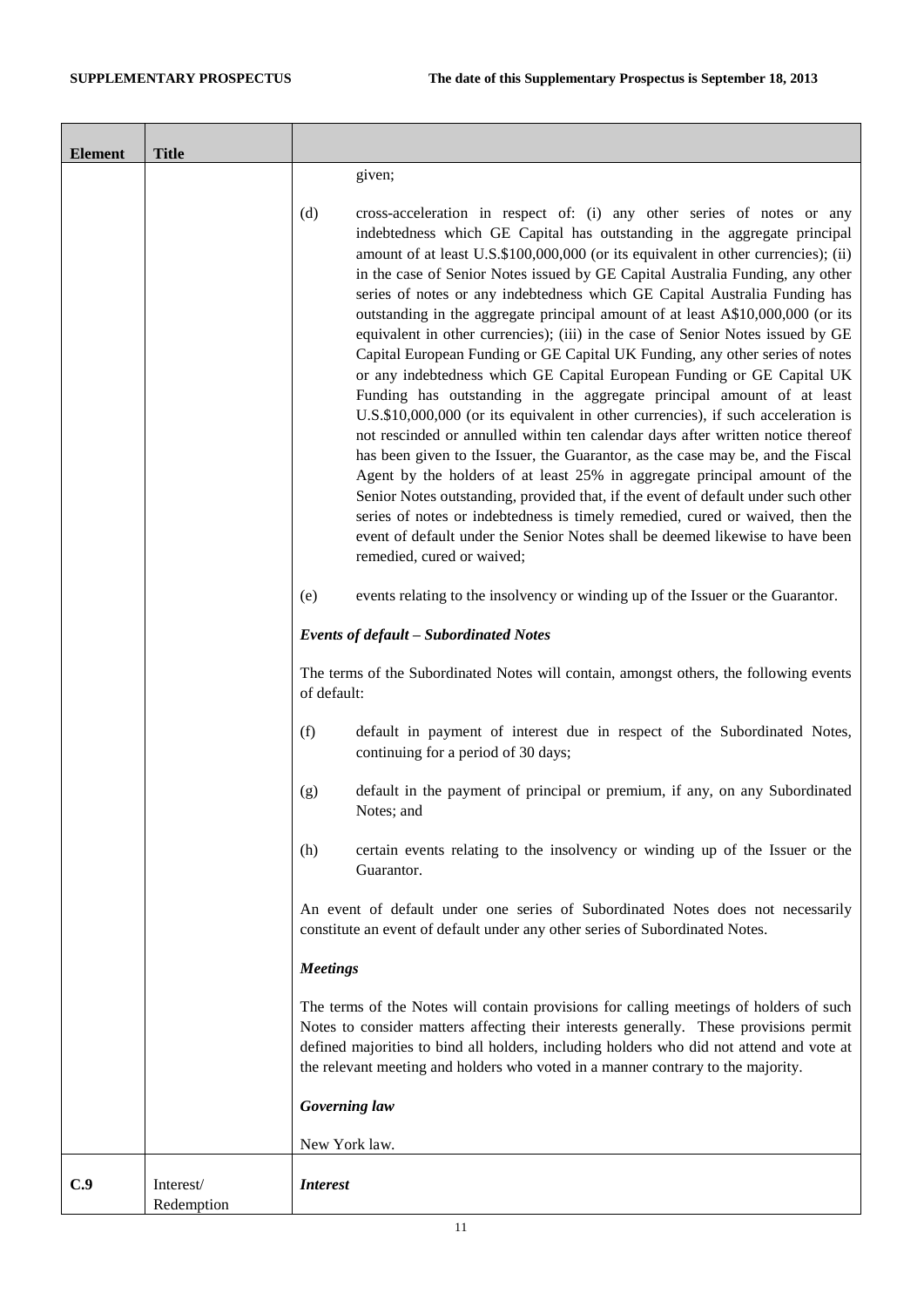| <b>Element</b>                                                                                                                                                                                                                                        | <b>Title</b>                                        |                                                                                                                                                                                                                                                                                                                                        |
|-------------------------------------------------------------------------------------------------------------------------------------------------------------------------------------------------------------------------------------------------------|-----------------------------------------------------|----------------------------------------------------------------------------------------------------------------------------------------------------------------------------------------------------------------------------------------------------------------------------------------------------------------------------------------|
|                                                                                                                                                                                                                                                       |                                                     | Notes may or may not bear interest. Interest-bearing Notes will either bear interest<br>payable at a fixed rate or a floating rate.                                                                                                                                                                                                    |
|                                                                                                                                                                                                                                                       |                                                     | Issue specific summary:                                                                                                                                                                                                                                                                                                                |
|                                                                                                                                                                                                                                                       |                                                     | [The Notes bear interest [from their date of issue/from [<br>]] at the fixed rate of<br>]% per annum. The yield of the Notes is [ ]%. Interest will be paid<br>[annually/semi-annually/quarterly/monthly] in arrears on [<br>]] in each<br>$\int$ [and [<br>[year/month]. The first interest payment will be made on [<br>$\lfloor$ .] |
| [The Notes bear interest [from their date of issue/from [<br>annually/quarterly/monthly] in arrears on [<br>$\int$ [and [<br>$\lbrack$ .]<br>L<br>[The [Fixed Interest Rate/Spread] will be increased by [<br>increased by [<br>$]$ % on [<br>$\prod$ |                                                     | ]] at a floating rate<br>calculated by reference to [specify interest rate basis for Notes being issued]<br>[plus/minus] a spread of [ ]%. Interest will be paid [annually/semi-<br>]] in each [year/month],<br>subject to adjustment for non-business days. The first interest payment will be made on                                |
|                                                                                                                                                                                                                                                       |                                                     | ] [and further<br>]% on [                                                                                                                                                                                                                                                                                                              |
|                                                                                                                                                                                                                                                       |                                                     | [The Notes do not bear any interest [and will be offered and sold at a discount to their<br>nominal amount].]                                                                                                                                                                                                                          |
| Redemption<br>relevant Dealer at the time of issue of the relevant Notes.                                                                                                                                                                             |                                                     |                                                                                                                                                                                                                                                                                                                                        |
|                                                                                                                                                                                                                                                       |                                                     | The terms under which Notes may be redeemed (including the maturity date as well as<br>any provisions relating to early redemption) will be agreed between the Issuer and the                                                                                                                                                          |
|                                                                                                                                                                                                                                                       | Issue specific summary:                             |                                                                                                                                                                                                                                                                                                                                        |
| redeemed on [ ] at [ ]% of the nominal amount.]                                                                                                                                                                                                       |                                                     | [Subject to any purchase and cancellation or early redemption, the Notes will be                                                                                                                                                                                                                                                       |
|                                                                                                                                                                                                                                                       |                                                     | [Unless previously redeemed, purchased and cancelled, each Note will be partially<br>redeemed on each Installment Date at the Installment Amount, whereupon the<br>outstanding principal amount of such Note shall be reduced by the Installment Amount<br>for all purposes.                                                           |
|                                                                                                                                                                                                                                                       |                                                     | The Installment Amount per Note corresponding to the applicable Installment Date is as<br>follows: [<br>$\mathbf{ll}$                                                                                                                                                                                                                  |
|                                                                                                                                                                                                                                                       |                                                     | The Notes may be redeemed early for tax reasons [or [specify any other early<br>redemption option applicable to the Notes being issued]] at [par].                                                                                                                                                                                     |
|                                                                                                                                                                                                                                                       |                                                     | <b>Representative of holders</b>                                                                                                                                                                                                                                                                                                       |
|                                                                                                                                                                                                                                                       |                                                     | Not Applicable - No representative of the Noteholders has been appointed by the Issuer.                                                                                                                                                                                                                                                |
| C.10                                                                                                                                                                                                                                                  | Derivative<br>component in the<br>interest payments | Not Applicable - There is no derivative component in the interest payments.                                                                                                                                                                                                                                                            |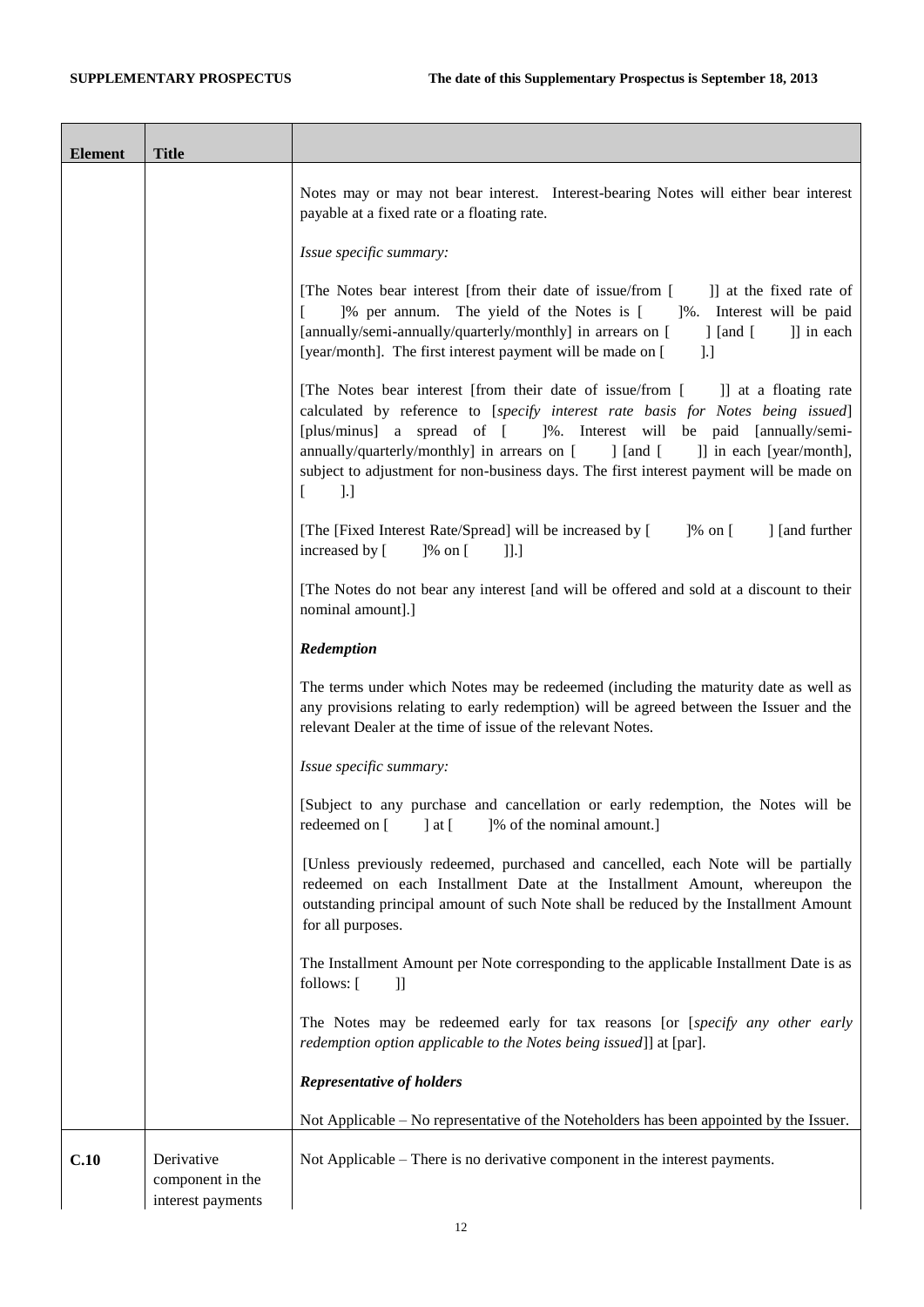| <b>Element</b> | <b>Title</b>          |                                                                                           |
|----------------|-----------------------|-------------------------------------------------------------------------------------------|
|                |                       |                                                                                           |
| <b>C.11</b>    | Listing and           | Notes issued under the Programme may be listed and admitted to trading on the London      |
|                | Admission to          | Stock Exchange or the MOT.                                                                |
|                | trading in respect of |                                                                                           |
|                | Notes with a          | <i>Issue specific summary:</i>                                                            |
|                | denomination of less  |                                                                                           |
|                | than EUR100,000       | [Application [has been] [is expected to be] made by the Issuer (or on its behalf) for the |
|                | (or its equivalent in | Notes to be admitted to trading on the [regulated market of the London Stock              |
|                | other currencies)     | Exchange/MOT].][The Notes will not be listed.]                                            |
|                |                       |                                                                                           |
| C.21           | Admission to          | Notes issued under the Programme may be listed and admitted to trading on the London      |
|                | trading in respect of | Stock Exchange or the MOT.                                                                |
|                | Notes with a          |                                                                                           |
|                | denomination of at    | <i>Issue specific summary:</i>                                                            |
|                | least $EUR100,000$    |                                                                                           |
|                | (or its equivalent in | Application [has been][is expected to be] made by the Issuer (or on its behalf) for the   |
|                | other currencies)     | Notes to be admitted to trading on the [regulated market of the London Stock              |
|                |                       | Exchange/MOT].                                                                            |

## **Section D – Risks**

| <b>Element</b> | <b>Title</b>                      |                                                                                                                                                                                                                                                                                                                                                                                                                                                                                                                                                                                                                                                                                                                                                                                                                                                                                                                                                                                                                                                                                 |
|----------------|-----------------------------------|---------------------------------------------------------------------------------------------------------------------------------------------------------------------------------------------------------------------------------------------------------------------------------------------------------------------------------------------------------------------------------------------------------------------------------------------------------------------------------------------------------------------------------------------------------------------------------------------------------------------------------------------------------------------------------------------------------------------------------------------------------------------------------------------------------------------------------------------------------------------------------------------------------------------------------------------------------------------------------------------------------------------------------------------------------------------------------|
| D.2            | Key risks regarding<br>the Issuer | In purchasing Notes, investors assume the risk that the Issuer [and the Guarantor] may<br>become insolvent or otherwise be unable to make all payments due in respect of the<br>Notes. There is a wide range of factors which individually or together could result in the<br>Issuer [and the Guarantor] becoming unable to make all payments due in respect of the<br>Notes. It is not possible to identify all such factors or to determine which factors are<br>most likely to occur, as the Issuer [and the Guarantor] may not be aware of all relevant<br>factors and certain factors which [it/they] currently deem not to be material may become<br>material as a result of the occurrence of events outside the Issuer's [and the Guarantor's]<br>control. The Issuer [and the Guarantor] [has/have] identified a number of factors which<br>could materially adversely affect the business of GE Capital and its consolidated<br>subsidiaries and the ability of the Issuer (or Guarantor, as the case may be) to make<br>payments under the Notes. These factors are: |
|                |                                   | • GE Capital's growth is subject to global economic and political risks;                                                                                                                                                                                                                                                                                                                                                                                                                                                                                                                                                                                                                                                                                                                                                                                                                                                                                                                                                                                                        |
|                |                                   | • GE Capital is subject to a wide variety of laws, regulations and government policies<br>that may change in significant ways;                                                                                                                                                                                                                                                                                                                                                                                                                                                                                                                                                                                                                                                                                                                                                                                                                                                                                                                                                  |
|                |                                   | • GE Capital is subject to legal proceedings and legal compliance risks;                                                                                                                                                                                                                                                                                                                                                                                                                                                                                                                                                                                                                                                                                                                                                                                                                                                                                                                                                                                                        |
|                |                                   | • the success of GE Capital's business depends on achieving its strategic objectives,<br>including through acquisitions, joint ventures, dispositions and restructurings;                                                                                                                                                                                                                                                                                                                                                                                                                                                                                                                                                                                                                                                                                                                                                                                                                                                                                                       |
|                |                                   | • sustained increases in costs of pension and healthcare benefits may reduce the<br>profitability of General Electric Company and its consolidated subsidiaries ("GE<br>Company");                                                                                                                                                                                                                                                                                                                                                                                                                                                                                                                                                                                                                                                                                                                                                                                                                                                                                              |
|                |                                   | • conditions in the financial and credit markets may affect the availability and cost of<br>GE Capital funding;                                                                                                                                                                                                                                                                                                                                                                                                                                                                                                                                                                                                                                                                                                                                                                                                                                                                                                                                                                 |
|                |                                   | • if conditions in the financial markets deteriorate, they may adversely affect the                                                                                                                                                                                                                                                                                                                                                                                                                                                                                                                                                                                                                                                                                                                                                                                                                                                                                                                                                                                             |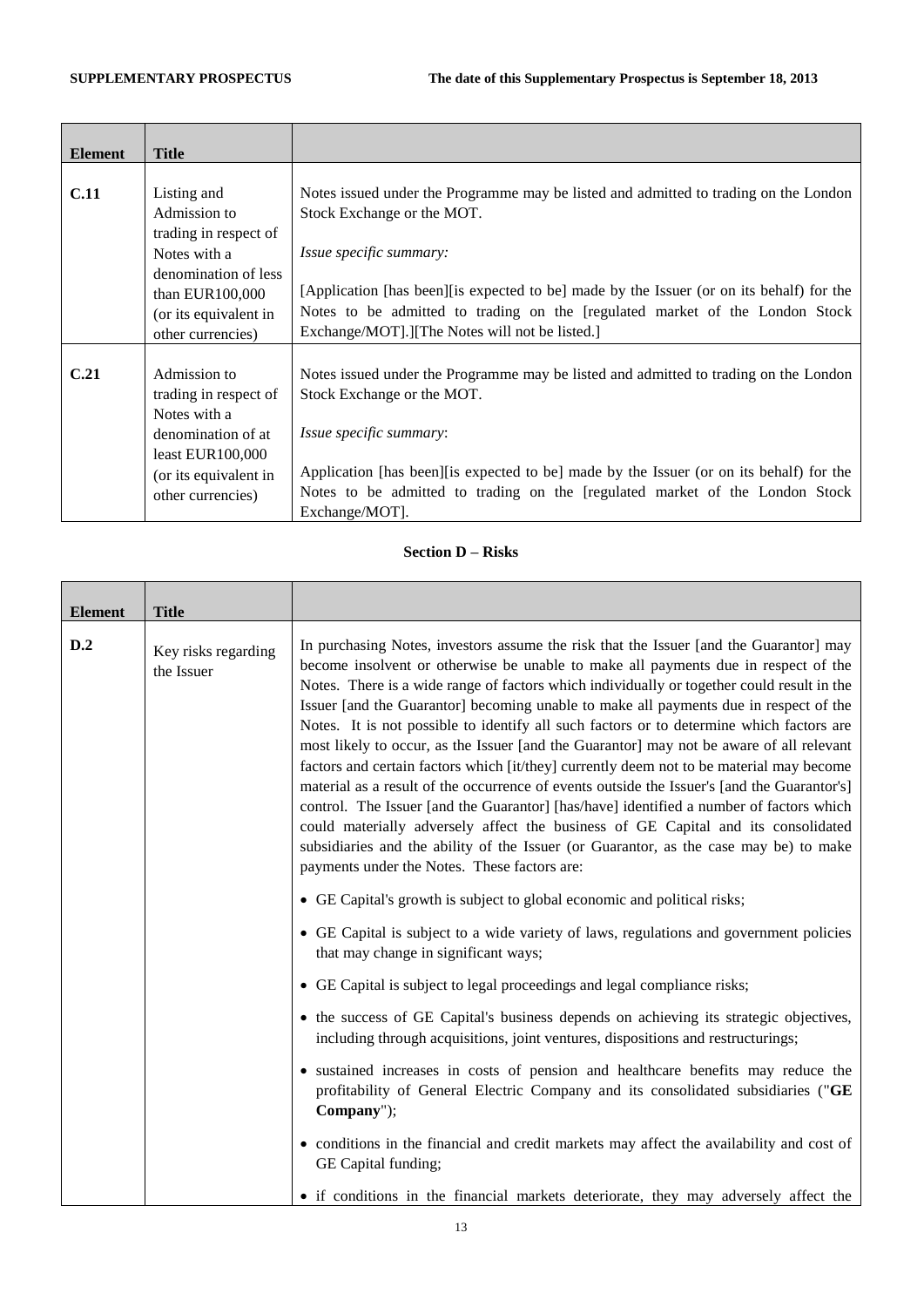| <b>Element</b> | <b>Title</b>                     |                                                                                                                                                                                                                                                                                                                                                                                                                                                                                                                                                                                                                                                                                                                                                                                                                                                                                                                                                                                                                                                                                                                         |
|----------------|----------------------------------|-------------------------------------------------------------------------------------------------------------------------------------------------------------------------------------------------------------------------------------------------------------------------------------------------------------------------------------------------------------------------------------------------------------------------------------------------------------------------------------------------------------------------------------------------------------------------------------------------------------------------------------------------------------------------------------------------------------------------------------------------------------------------------------------------------------------------------------------------------------------------------------------------------------------------------------------------------------------------------------------------------------------------------------------------------------------------------------------------------------------------|
|                |                                  | business and results of operations of GE Capital as well as the soundness of financial<br>institutions and governments with which GE Capital deals;                                                                                                                                                                                                                                                                                                                                                                                                                                                                                                                                                                                                                                                                                                                                                                                                                                                                                                                                                                     |
|                |                                  | • the real estate markets in which GE Capital participates are highly dependent on<br>economic conditions, the deterioration of which may adversely affect GE Capital's<br>business, financial position and results of operations;                                                                                                                                                                                                                                                                                                                                                                                                                                                                                                                                                                                                                                                                                                                                                                                                                                                                                      |
|                |                                  | • failure to maintain GE Capital's credit ratings could adversely affect its cost of funds<br>and related margins, liquidity, competitive position and access to capital markets;                                                                                                                                                                                                                                                                                                                                                                                                                                                                                                                                                                                                                                                                                                                                                                                                                                                                                                                                       |
|                |                                  | • current conditions in the global economy and the major industries GE Company<br>serves also may materially and adversely affect the business and results of operations<br>of GE Company's non-financial businesses;                                                                                                                                                                                                                                                                                                                                                                                                                                                                                                                                                                                                                                                                                                                                                                                                                                                                                                   |
|                |                                  | • increased IT security requirements, vulnerabilities, threats and more sophisticated and<br>targeted computer crime could pose a risk to GE Capital's systems, networks,<br>products, solutions, services and data;                                                                                                                                                                                                                                                                                                                                                                                                                                                                                                                                                                                                                                                                                                                                                                                                                                                                                                    |
|                |                                  | • GE Company may face operational failures that could have a material adverse effect<br>on its business, reputation, financial position and results of operations, and it is<br>dependent on maintenance of existing product lines, market acceptance of new<br>product introductions and product innovations for continued revenue growth;                                                                                                                                                                                                                                                                                                                                                                                                                                                                                                                                                                                                                                                                                                                                                                             |
|                |                                  | • GE Capital's intellectual property portfolio may not prevent competitors from<br>independently developing products and services similar to or duplicative to GE<br>Company's; and                                                                                                                                                                                                                                                                                                                                                                                                                                                                                                                                                                                                                                                                                                                                                                                                                                                                                                                                     |
|                |                                  | • significant raw material shortages, supplier capacity constraints, supplier production<br>disruptions, supplier quality and sourcing issues or price increases could increase GE<br>Capital's operating costs and adversely impact the competitive positions of GE<br>Company's products.                                                                                                                                                                                                                                                                                                                                                                                                                                                                                                                                                                                                                                                                                                                                                                                                                             |
| D.3            | Key risks regarding<br>the Notes | There are also risks associated with the Notes. These include a range of market risks<br>(including that there may be no or only a limited secondary market in the Notes, that the<br>value of an investor's investment may be adversely affected by exchange rate<br>movements where the Notes are not denominated in the investor's own currency, that<br>any credit rating assigned to the Notes may not adequately reflect all the risks associated<br>with an investment in the Notes and that changes in interest rates will affect the value of<br>Notes which bear interest at a fixed rate), that Subordinated Notes will rank junior to<br>senior indebtedness, the fact that the conditions of the Notes may be modified without<br>the consent of the holder in certain circumstances, that the holder may not receive<br>payment of the full amounts due in respect of the Notes as a result of amounts being<br>withheld by the Issuer in order to comply with applicable law and that investors are<br>exposed to the risk of changes in law or regulation affecting the value of Notes held by<br>them. |

#### **Section E – Offer**

| <b>Element</b> | Title           |                                                                                                                                                                                                      |
|----------------|-----------------|------------------------------------------------------------------------------------------------------------------------------------------------------------------------------------------------------|
| E.2b           | Use of proceeds | The net proceeds from each issue of Notes will be added to the general funds of the<br>relevant Issuer and will be available for financing each of their, and the group's,<br>respective operations. |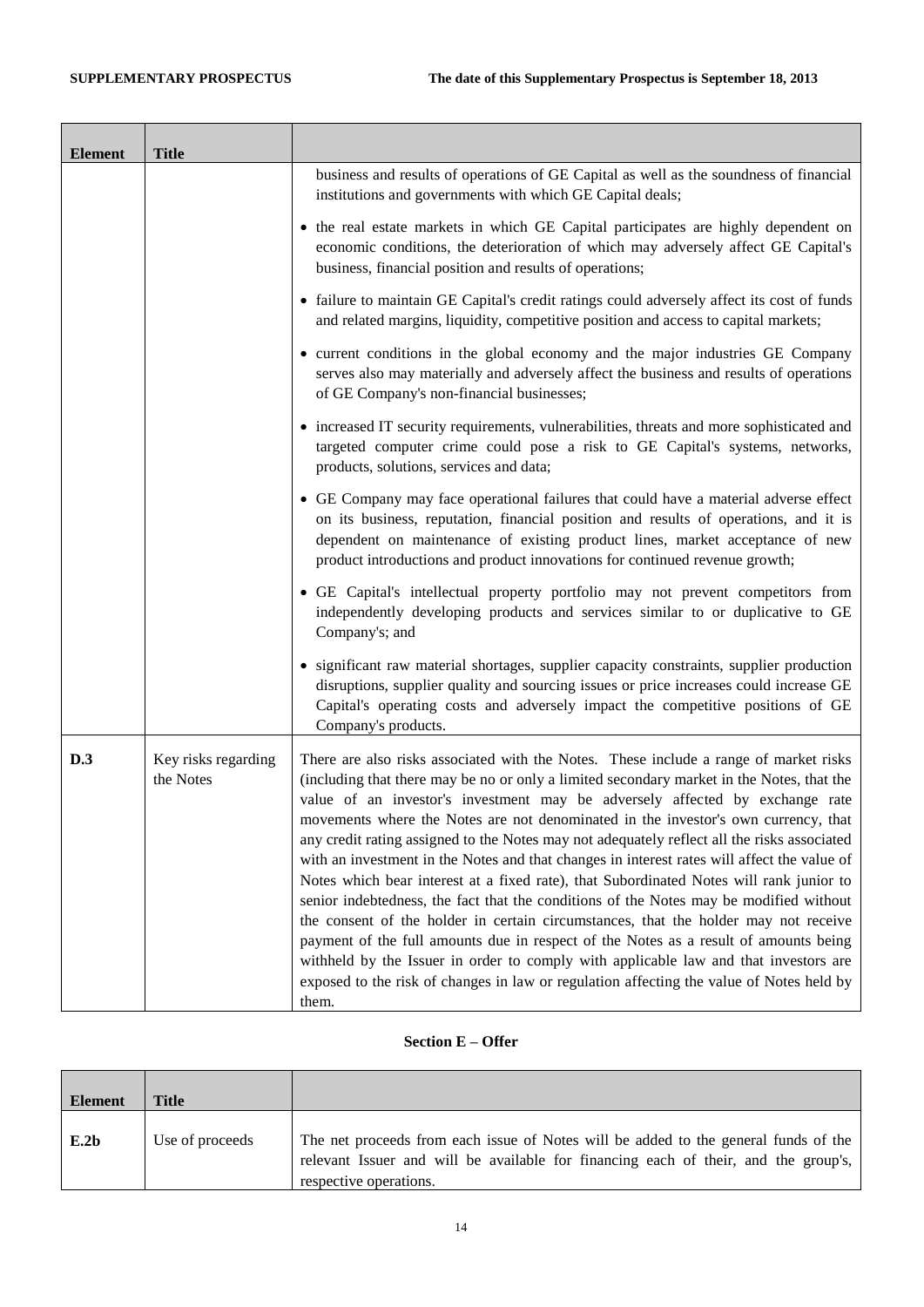ř.

| <b>Element</b> | <b>Title</b>                            |                                                                                                                                                                                                                                                                                                                                                                                                                                                                                                                                                                                                            |                              |               |
|----------------|-----------------------------------------|------------------------------------------------------------------------------------------------------------------------------------------------------------------------------------------------------------------------------------------------------------------------------------------------------------------------------------------------------------------------------------------------------------------------------------------------------------------------------------------------------------------------------------------------------------------------------------------------------------|------------------------------|---------------|
|                |                                         | [Issue specific summary:                                                                                                                                                                                                                                                                                                                                                                                                                                                                                                                                                                                   |                              |               |
|                |                                         | The net proceeds from the issue of Notes will be [added to the general funds of the<br>Issuer and will be available for financing its, and the group's, operations]/[applied by the<br>Issuer for [<br>$\mathbf{L}$                                                                                                                                                                                                                                                                                                                                                                                        |                              |               |
| E.3            | Terms and<br>conditions of the<br>offer | Under the programme, the Notes may be offered to the public in a Public Offer in<br>Belgium, Germany, Ireland, Italy, Luxembourg, The Netherlands, Spain and the United<br>Kingdom.                                                                                                                                                                                                                                                                                                                                                                                                                        |                              |               |
|                |                                         | The terms and conditions of each offer of Notes will be determined by agreement<br>between the Issuer and the relevant Dealers at the time of issue and specified in the<br>applicable Final Terms. An Investor intending to acquire or acquiring any Notes in a<br>Public Offer from an Authorized Offeror will do so, and offers and sales of such Notes<br>to an Investor by such Authorized Offeror will be made, in accordance with any terms<br>and other arrangements in place between such Authorized Offeror and such Investor<br>including as to price, allocations and settlement arrangements. |                              |               |
|                |                                         | Issue specific summary:                                                                                                                                                                                                                                                                                                                                                                                                                                                                                                                                                                                    |                              |               |
|                |                                         | [Not Applicable – the Notes are issued in denominations of at least $\epsilon$ 100,000 (or its<br>equivalent in any other currency)].                                                                                                                                                                                                                                                                                                                                                                                                                                                                      |                              |               |
|                |                                         | [This issue of Notes is being addressed solely to qualified investors (as defined under<br>the Prospectus Directive).]                                                                                                                                                                                                                                                                                                                                                                                                                                                                                     |                              |               |
|                |                                         | [This issue of Notes is being offered in a Public Offer in [Belgium, Germany, Ireland,<br>Italy, Luxembourg, The Netherlands Spain and the United Kingdom]].                                                                                                                                                                                                                                                                                                                                                                                                                                               |                              |               |
|                |                                         | The issue price of the Notes is [                                                                                                                                                                                                                                                                                                                                                                                                                                                                                                                                                                          | ] % of their nominal amount. |               |
|                |                                         | [Offer Price:                                                                                                                                                                                                                                                                                                                                                                                                                                                                                                                                                                                              | [Not Applicable/[            | $\mathbf{ll}$ |
|                |                                         | Conditions to which the offer is subject:                                                                                                                                                                                                                                                                                                                                                                                                                                                                                                                                                                  | [Not Applicable/[            | $\mathbf{ll}$ |
|                |                                         | Description of the application process:                                                                                                                                                                                                                                                                                                                                                                                                                                                                                                                                                                    | [Not Applicable/[            | $\mathbf{ll}$ |
|                |                                         | Details of the minimum and/or maximum<br>amount of application (whether in numbers<br>of securities or aggregate amount to invest):                                                                                                                                                                                                                                                                                                                                                                                                                                                                        | [Not Applicable/[            | $\mathbf{I}$  |
|                |                                         | Description of possibility to reduce<br>subscriptions and manner for refunding<br>excess amount paid by applicants:                                                                                                                                                                                                                                                                                                                                                                                                                                                                                        | [Not Applicable/[            | -1            |
|                |                                         | Details of the method and time limits for<br>paying up and delivering the Notes:                                                                                                                                                                                                                                                                                                                                                                                                                                                                                                                           | [Not Applicable/[            | $_{\rm ll}$   |
|                |                                         | Full description of the manner and date on<br>which results of the offer are to be made to<br>public:                                                                                                                                                                                                                                                                                                                                                                                                                                                                                                      | [Not Applicable/[            | 1             |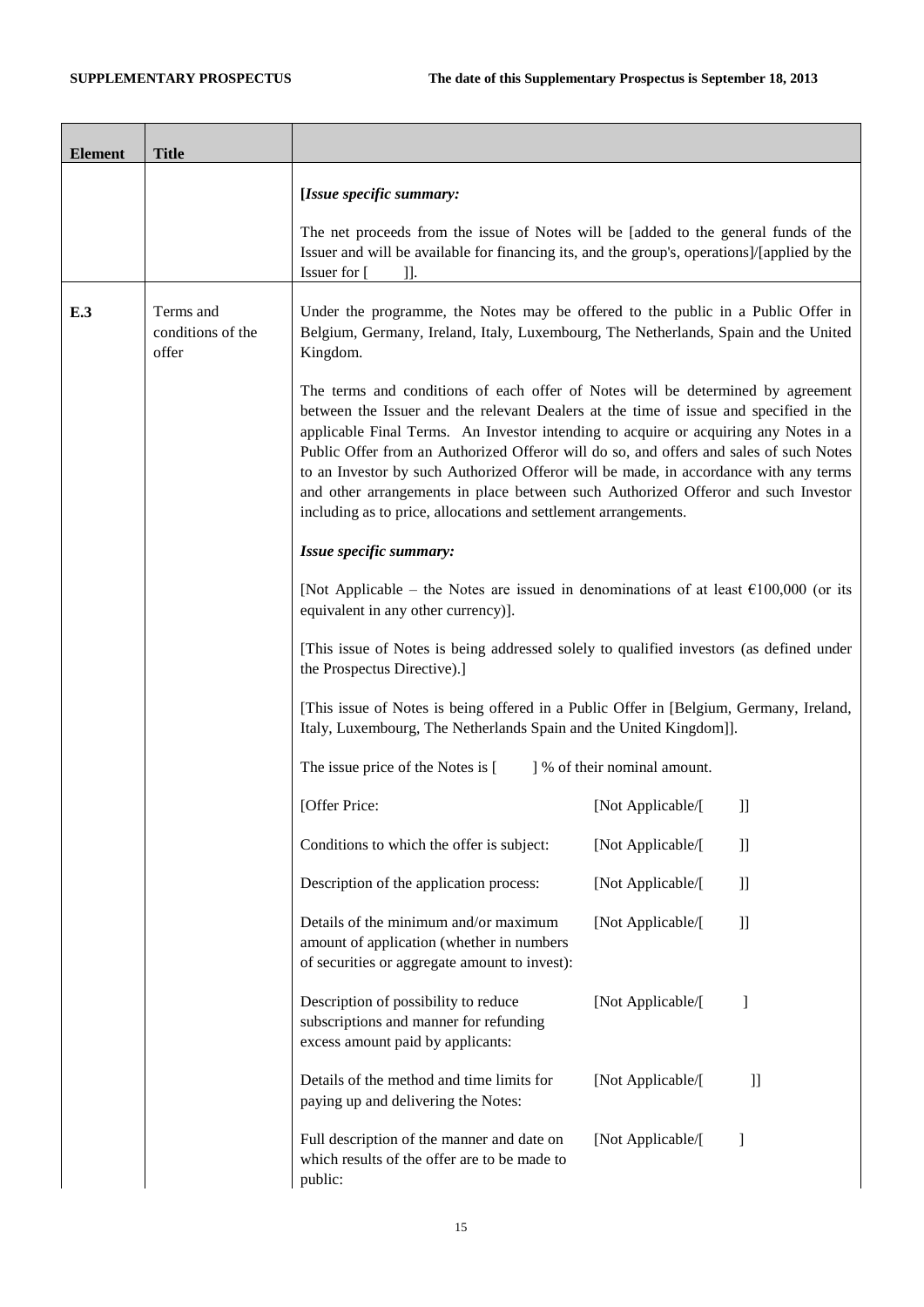| <b>Element</b> | <b>Title</b>                                                                        |                                                                                                                                                                                                                                                                                                                                                                                                                                                                                                                               |  |
|----------------|-------------------------------------------------------------------------------------|-------------------------------------------------------------------------------------------------------------------------------------------------------------------------------------------------------------------------------------------------------------------------------------------------------------------------------------------------------------------------------------------------------------------------------------------------------------------------------------------------------------------------------|--|
|                |                                                                                     | Procedure for exercise of any right of pre-<br>[Not Applicable/[<br>$\mathbf{I}$<br>emption, negotiability of subscription rights<br>and treatment of subscription rights not<br>exercised:                                                                                                                                                                                                                                                                                                                                   |  |
|                |                                                                                     | Process for notification to applicants of the<br>[Not Applicable/[<br>$\mathbf{ll}$<br>amount of Notes allotted and indication<br>whether dealing may begin before<br>notification is made:                                                                                                                                                                                                                                                                                                                                   |  |
|                |                                                                                     | Details of any tranche(s) reserved for [Not Applicable/[<br>$\mathbf{I}$<br>specific country:                                                                                                                                                                                                                                                                                                                                                                                                                                 |  |
|                |                                                                                     | Amount of any expenses and taxes<br>[Not Applicable/[<br>$\mathbf{ll}$<br>specifically charged to the subscriber or<br>purchaser:                                                                                                                                                                                                                                                                                                                                                                                             |  |
|                |                                                                                     | Name(s) and address(es), to the extent $\left[ \right]$<br>] (the "Authorized Offerors")<br>known to the Issuer, of the placers in the<br>various countries where the offer takes<br>place.                                                                                                                                                                                                                                                                                                                                   |  |
| E.4            | Interest of natural<br>and legal<br>persons<br>involved<br>in<br>the<br>issue/offer | The relevant Dealers may be paid fees in relation to any issue of Notes under the<br>Programme. Any such Dealer and its affiliates may also have engaged, and may in the<br>future engage, in investment banking and/or commercial banking transactions with, and<br>may perform other services for, the Issuer and the Guarantor and their affiliates in the<br>ordinary course of business.                                                                                                                                 |  |
|                |                                                                                     | Issue specific summary                                                                                                                                                                                                                                                                                                                                                                                                                                                                                                        |  |
|                |                                                                                     | [Other than as mentioned above, [and save for]<br>],] so far as the Issuer is aware, no<br>person involved in the issue of the Notes has an interest material to the offer, including<br>conflicting interests.]                                                                                                                                                                                                                                                                                                              |  |
| E.7            | Expenses charged to<br>the investor by the<br>Issuer or an Offeror                  | [Not Applicable – No expenses will be charged to investors by the Issuer.]                                                                                                                                                                                                                                                                                                                                                                                                                                                    |  |
|                |                                                                                     | [It is not anticipated that the Issuer will charge any expenses to investors in connection<br>with any issue of Notes under the Programme. Other Authorized Offerors (as defined<br>above) may, however, charge expenses to investors. Such expenses (if any) will be<br>determined on a case by case basis but would be expected to be in the range of between<br>1% and 7% of the nominal amount of the Notes to be purchased by the relevant investor<br>unless specified below with respect to a specific issue of Notes. |  |
|                |                                                                                     | Issue specific summary:                                                                                                                                                                                                                                                                                                                                                                                                                                                                                                       |  |
|                |                                                                                     | No expenses are being charged to an investor by the Issuer. For this specific issue,<br>however, expenses may be charged by an Authorized Offeror (as defined above) in the<br>range between [<br>$]$ % and $[$<br>]% of the nominal amount of the Notes to be<br>purchased by the relevant investor.]                                                                                                                                                                                                                        |  |